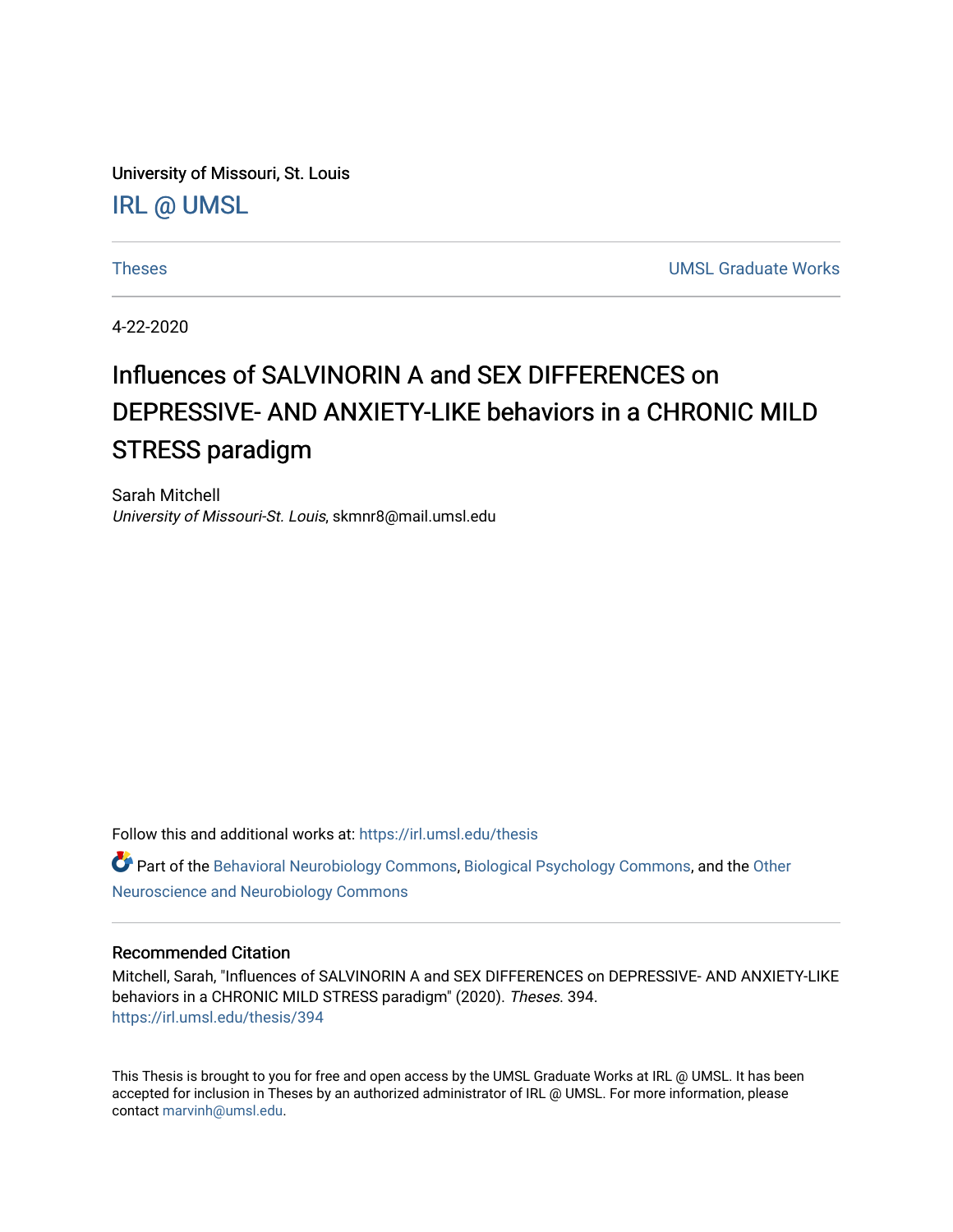# **Influence of SALVINORIN A and SEX DIFFERENCES on DEPRESSIVE- and ANXIETY-LIKE behaviors in a CHRONIC MILD STRESS paradigm.**

Sarah K. Mitchell

B.A. Psychology, University of Missouri-St. Louis, 2016

A Thesis Submitted to The Graduate School at the University of Missouri-St. Louis in partial fulfillment of the requirements for the degree Master of Science in Psychology with an emphasis in Behavioral Neuroscience

> May 2020

> > Advisory Committee

George Taylor, Ph.D. Chairperson

Suzanne Welcome, Ph.D.

Jodi M Woodruff, Ph.D.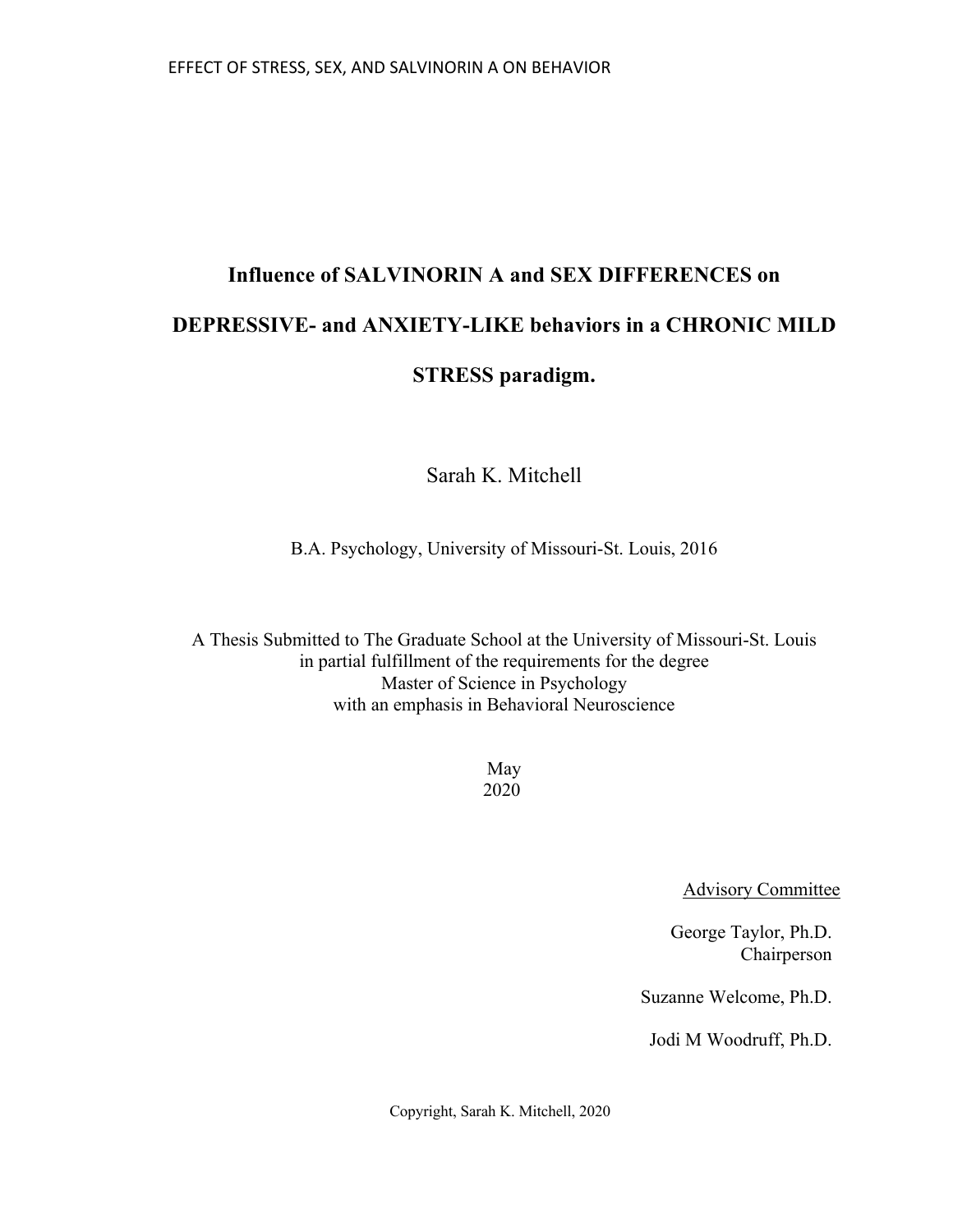Kappa opioid receptors are colocalized with dopamine receptors and are frequently associated with depression, anxiety, stress, and drug use and abuse. KOR antagonism has widely been considered anti-depressive and anxiolytic in animal models while agonism is pro-depressive and anxiogenic. However, recent findings suggest that SalvA, a natural kappa agonist derived from a plant in the mint family, can reduce depressive- and anxiety-like behavior in rats. The current study investigated the effects of chronic mild stress on behavior, attenuation by SalvA, and sex differences. 52 Long-Evans rats, 26 males and 26 females, were exposed to six weeks of CMS. Animals received daily injections of either SalvA or vehicle for the last three weeks of the experiment. Behavioral tests were administered at baseline, three weeks, and six weeks. We predicted that CMS would induce the depressive-like behaviors anhedonia and learned helplessness, as measured by reduced sucrose preference and increased immobility in the forced swim test, respectively. We also predicted that CMS would induce anxiety-like behavior by reducing exploratory behavior and increasing immobility in the open field test. It was predicted that SalvA exposure would attenuate the effects of CMS. Further, we predicted that female rats would be more sensitive to the effects of stress but also show greater response to SalvA. Results showed that CMS did not reliably induce depressive- or anxiety-like behaviors. Because there were no reliable behavioral changes due to stress, the potential antidepressant or anxiolytic effects of SalvA were not apparent. In the male drug group, SalvA appeared to increase anxious behavior in the open field test and depressive-like behavior in the forced swim test, aligning with previous findings that KOR agonists can be anxiogenic and pro-depressive. Additionally, results showed that behavior in the forced swim and open field tests were sex dependent, with males showing more depression- and anxiety-like behaviors than females. More research is necessary to better understand the effects of CMS and SalvA on behavior. Closer examination of the behavioral paradigms measuring depression and anxiety in animals is needed and future research should carefully consider sex differences when employing these behavioral paradigms.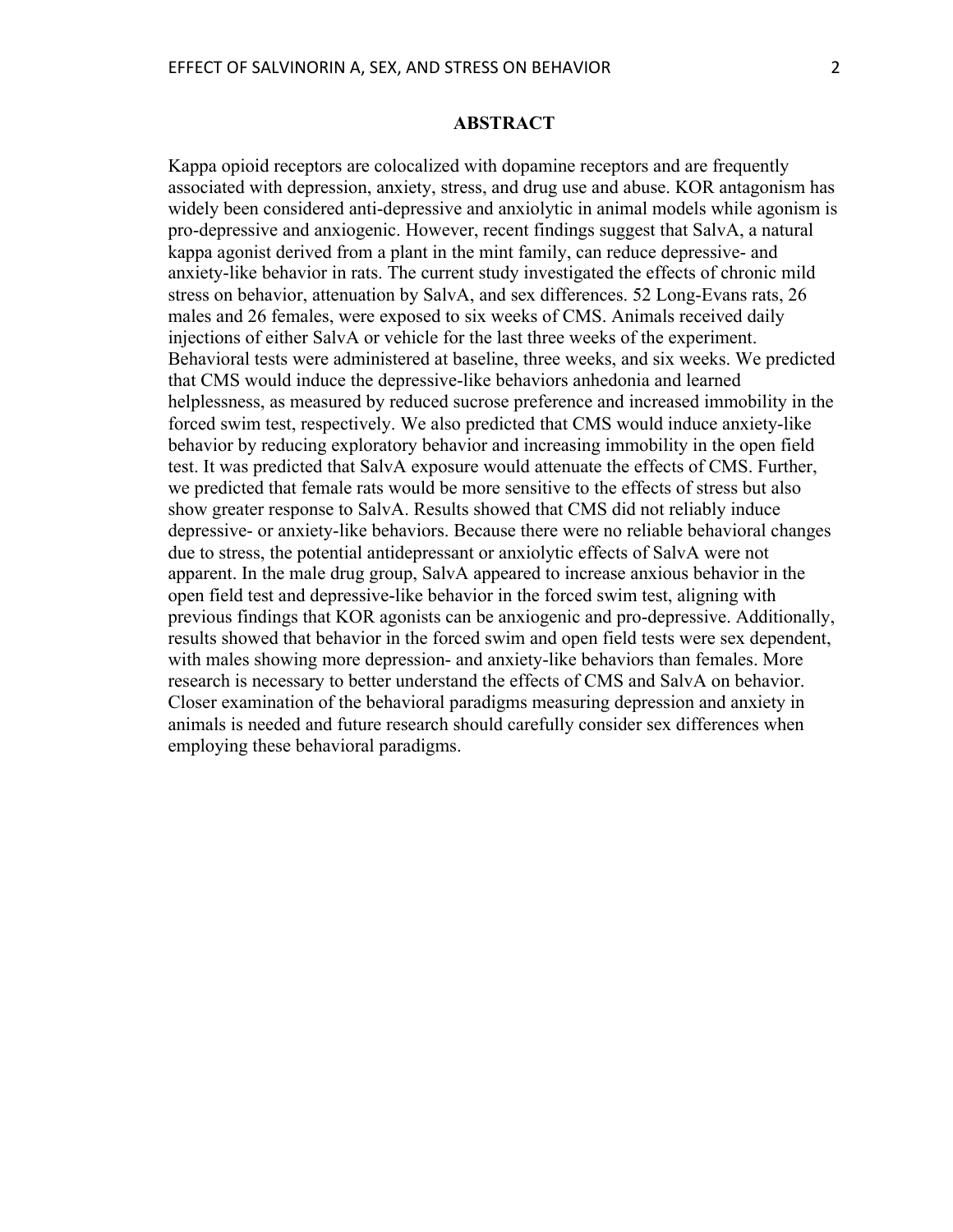### **Table of Contents**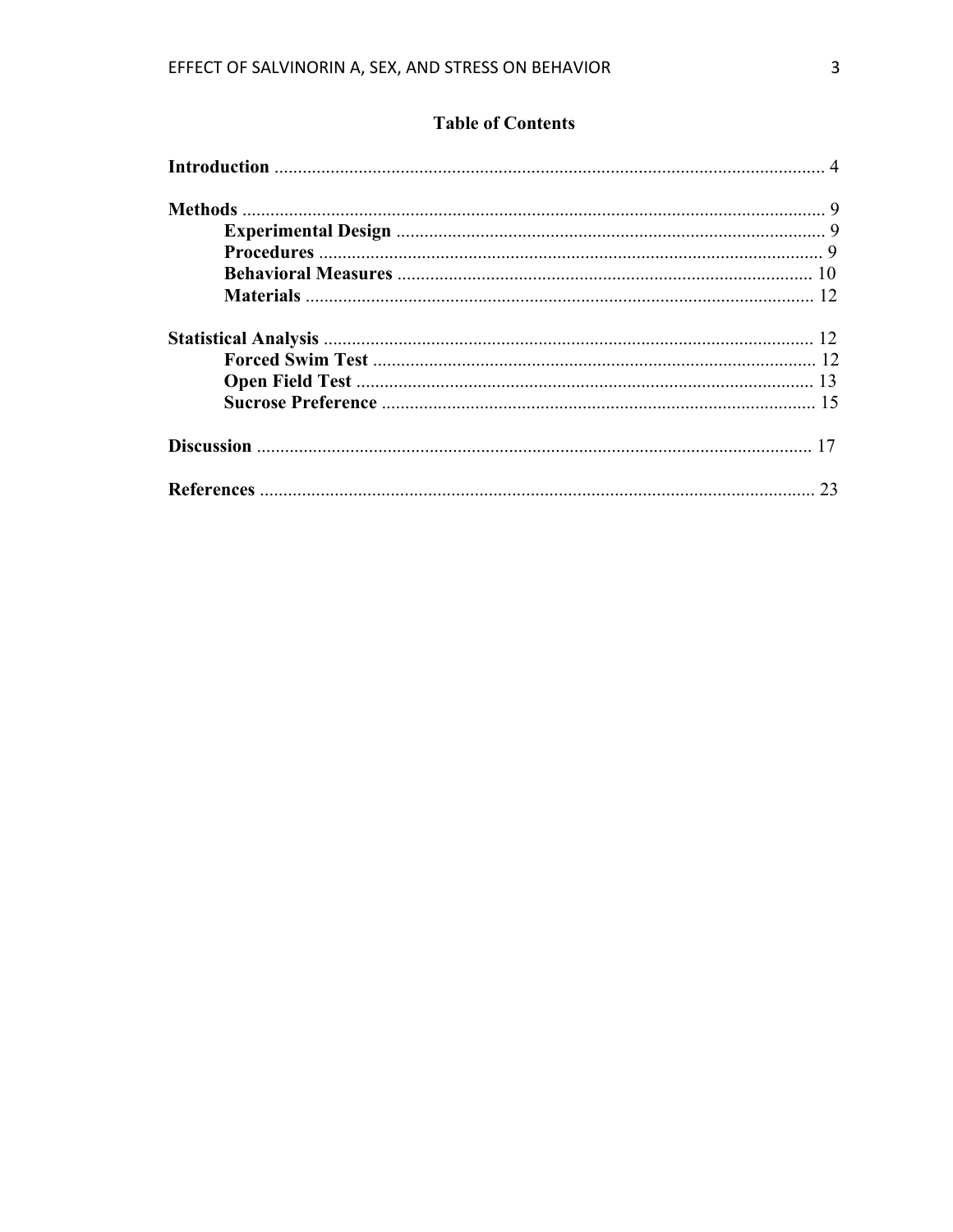## **Influence of Salvinorin A and Sex Differences on Depressive- and Anxiety-Like Behaviors in a Chronic Mild Stress Paradigm**

The recent opioid crisis is escalating and with that comes the need for closer examination of the comorbid relationships between psychiatric disorders, drug use, and drug abuse. Of recent interest in the field is the role of the kappa opioid system and sex differences in the quest to better understand major depressive disorder, anxiety disorders, and addiction (Wee & Koob, 2010, Freeman, Naylor, Prisinzano, & Woolverton, 2014, Chartoff & Mavrikaki, 2015).

The endogenous opioid system consists of three receptor subtypes: Mu (μ), Delta (δ), and Kappa (κ). Opioid receptors are often colocalized with monoamine receptors, suggesting that opioids play an important role in mood, pleasure, reward, and subsequent influence on mood related disorders. Previously, research has focused on the mu opioid system and the drugs that activate it, as they have increased abuse potential. In opposition to the euphoria common with activation of the mu and delta opioid systems, the kappa opioid system is often referred to as the "anti-reward system". Kappa opioid receptor (KOR) activation has, historically, been linked to feelings of dysphoria, the induction of depressive-like and anxiety-like behaviors, and is commonly associated with stress, pain, drug abuse and other psychopathologies. Stress and pain are well established risk factors for drug abuse and relapse (Bockstaele, Reyes, & Valentino, 2010). Exposure to stress and physical pain can induce the release of the endogenous kappa opioid receptor ligand, dynorphin, in the nucleus accumbens (NAcc) and other brain areas associated with the stress response (Bruchas, Land, & Chavkin, 2010).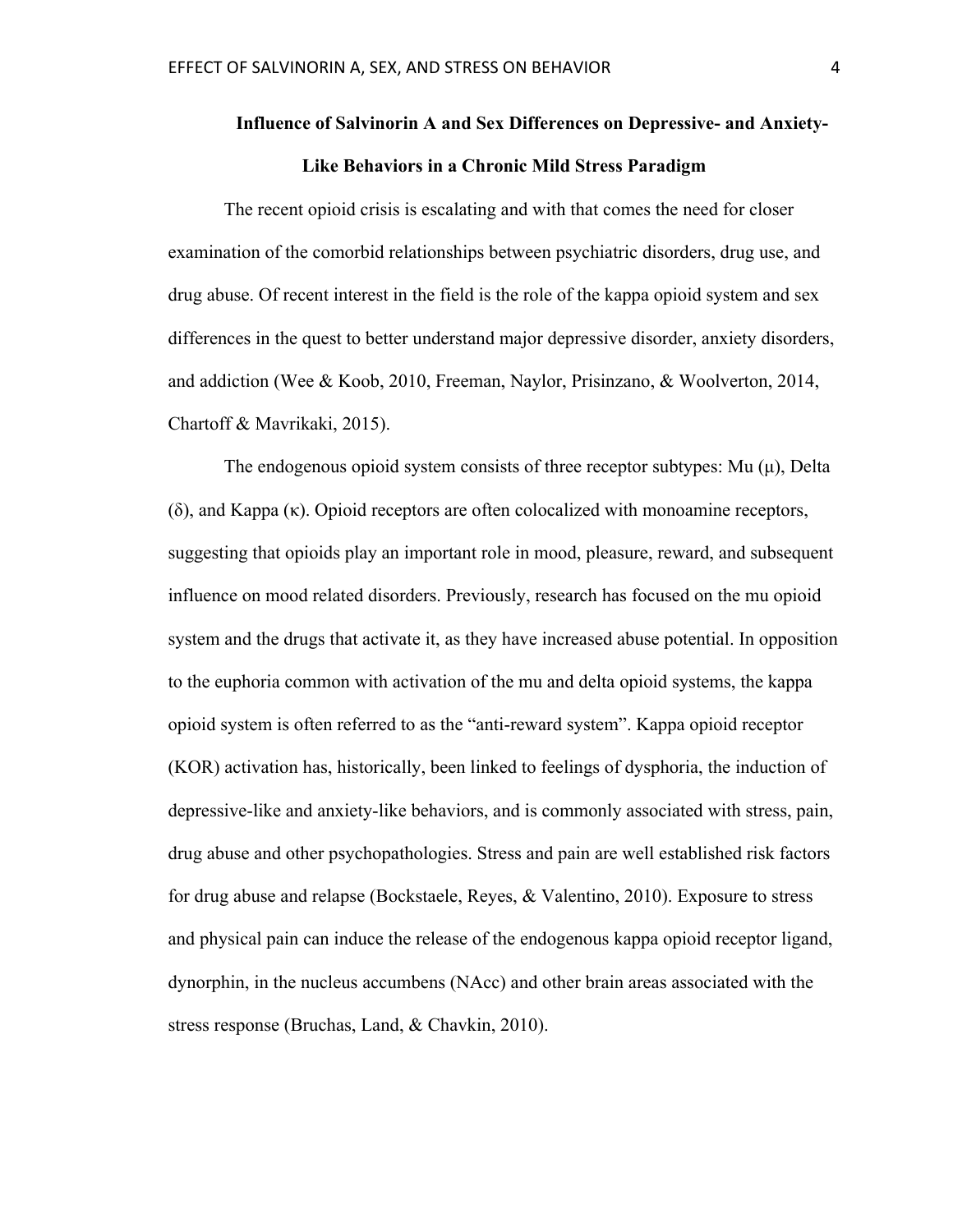The NAcc plays an important role in stress response, reward, motivation and depressive like behaviors (Pena, 2017). The neurons of the NAcc, primarily dopaminergic (D1 and D2) medium spiny neurons, exhibit coexpression of D1 and dynorphin and agonism of these KORs decreases dopamine levels (Donzanti, Althaus, Payson, & Von Voigtlander, 1992, Ebner, Roitman, Potter, Rachlin, & Chartoff, 2010). KOR activation via stimulation of dynorphinergic neurons in the NAcc core can induce aversive behaviors (Al-Hasani, et al., 2015). KOR agonists also inhibit dopaminergic neurons in the ventral tegmental area, which projects to the NAcc (Margolis, Hjelmstad, Bonci, & Fields, 2003). Chronic KOR activation via a synthetic kappa agonist can induce a significant increase in depressive-like symptoms, including anhedonia, in mice (Dogra, Kumar, Umrao, Sahasrabuddhe, & Yadav, 2016). Salvinorin-A, a natural KOR agonist, has been reported to upregulate DA reuptake and decrease DA release, resulting in prodepressive effects (Kivell, et al., 2015). Further, KOR activation has been shown to modulate cocaine seeking, underscoring the role of KORs in the pro-addictive components of stress exposure. This system has also been implicated in both physiological and psychological responses to stress (Bruchas, Land, & Chavkin, 2010). In summary, the literature suggests that kappa opioid and dopamine receptors are colocalized in neurons of the NAcc and have modulating effects on each other. Chronic stress can result in the release of dynorphin and subsequent inhibition of dopamine neurons in this area, decreasing dopamine levels and providing a scaffold for the development of mood disorders and drug seeking behaviors.

On the other hand, there is evidence suggesting that activation of KORs can be antidepressant and anxiolytic, providing potential new therapeutic routes in the treatment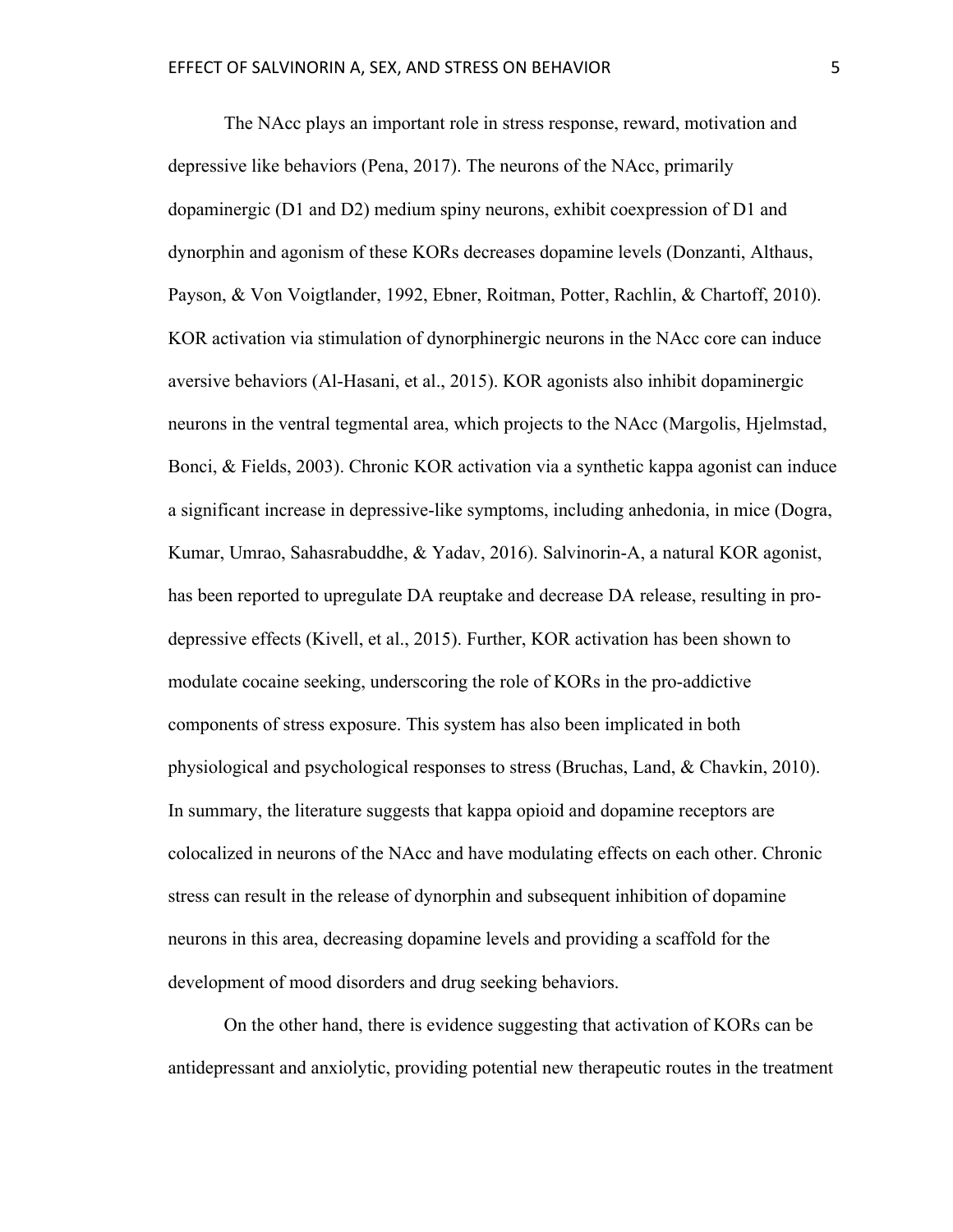of depression and anxiety. One possible explanation for discrepancies in the literature may be related to dosage. For example, lower doses of a KOR agonist produced anxiolytic effects in rats on the elevated plus maze test, where those treated with the agonist had increased open arm entries compared to controls (Privette & Terrian, 1995). A KOR agonist also attenuated learned helplessness, a common symptom of depression, in a foot shock paradigm (Ukai, Suzuki, & Mamiya, 2002). Activation of dynorphinergic neurons in specific regions of the NAcc shell can result in rewarding effects and place preference (Al-Hasani, et al., 2015). A majority of the research on the KOR system utilizes exogenous dynorphin administration, endogenous dynorphin release by streas or pain, or other synthetic KOR agonists and antagonists.

Contemporary trends in the field have turned to the natural, exogenous KOR agonist, Salvinorin-A. While synthetic KOR agonists usually result in pro-depressive effects, SalvA exhibits complex influences on brain chemistry and behavior. Administration of Salvinorin-A can induce both anti- and pro-depressive effects. (Harden, Smith, Niehoff, McCurdy, & Taylor, 2012, Braida, et al., 2009).

*Salvia Divinorum* is a plant in the mint family. The psychoactive ingredient, Salvinorin-A (SalvA), is reported to be initially dysphoric and hallucinogenic, with increased mood (euphoria) post hallucination in humans (Baggott, Erowid, Erowid, Galloway & Mendelson, 2010). SalvA is thought to be unique because it is the only known naturally occurring KOR agonist, while other kappa agents used in research are synthetic, lab created agonists or antagonists. SalvA has high affinity for and selectively binds to KORs, with little affinity for catecholamine or serotonin receptors, which are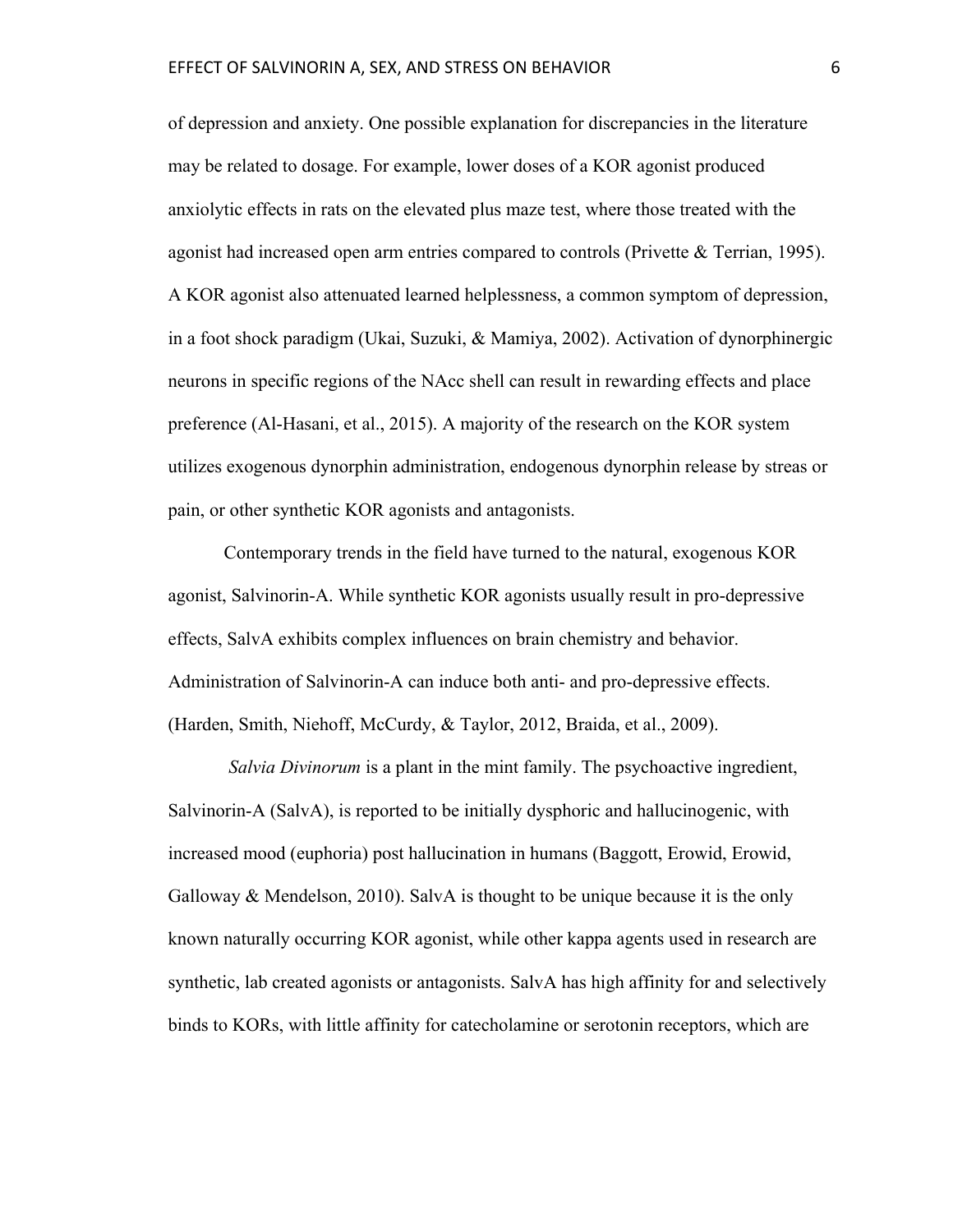common targets of anti-depressants. Moreover, SalvA is a lipid, whereas most KOR binding ligands are amine agents.

Previous research found that SalvA can produce anxiolytic and anti-depressive effects in animal models using the elevated plus maze, forced swim test, and sucrose preference (Braida et al., 2009, Harden, Smith, Niehoff, McCurdy, & Taylor, 2012). SalvA also has the ability to increase NAcc dopamine release and produce rewarding effects in an intracerebroventricular self-administration and conditioned place preference paradigm, however these effects were dose dependent (Braida, et al., 2007). Together, data suggests that SalvA has unique properties as a KOR agonist, potentially opening new doors for the development of effective treatments for anxiety, depression, and drug abuse. However, it is important to explore the complex actions of SalvA in order to better understand how it can influence behavior and mental health.

It has been well-established that women are more often diagnosed with major depression than men. Previous findings in animal models of chronic mild stress (CMS) revealed that dopamine and 5-HT activity were decreased in female, but not male, rats (Dalla, et al., 2005, Dalla, et al., 2008). These results suggested that females may show increased sensitivity to CMS and therefore, the onset of depressive-like symptoms. In contrast, one study reported that female rats were less sensitive to the depressive-like effects of a KOR agonist (Russell, et al., 2015). These depressive effects were not due to sex differences in pharmokinetics, as concentration of the KOR agonist in the brain did not differ. Moreover, intracranial self-stimulation, another common measure of responsiveness to reward, in female rats did not differ depending on stage of the estrous cycle, suggesting circulating gonadal hormones were not responsible for the sex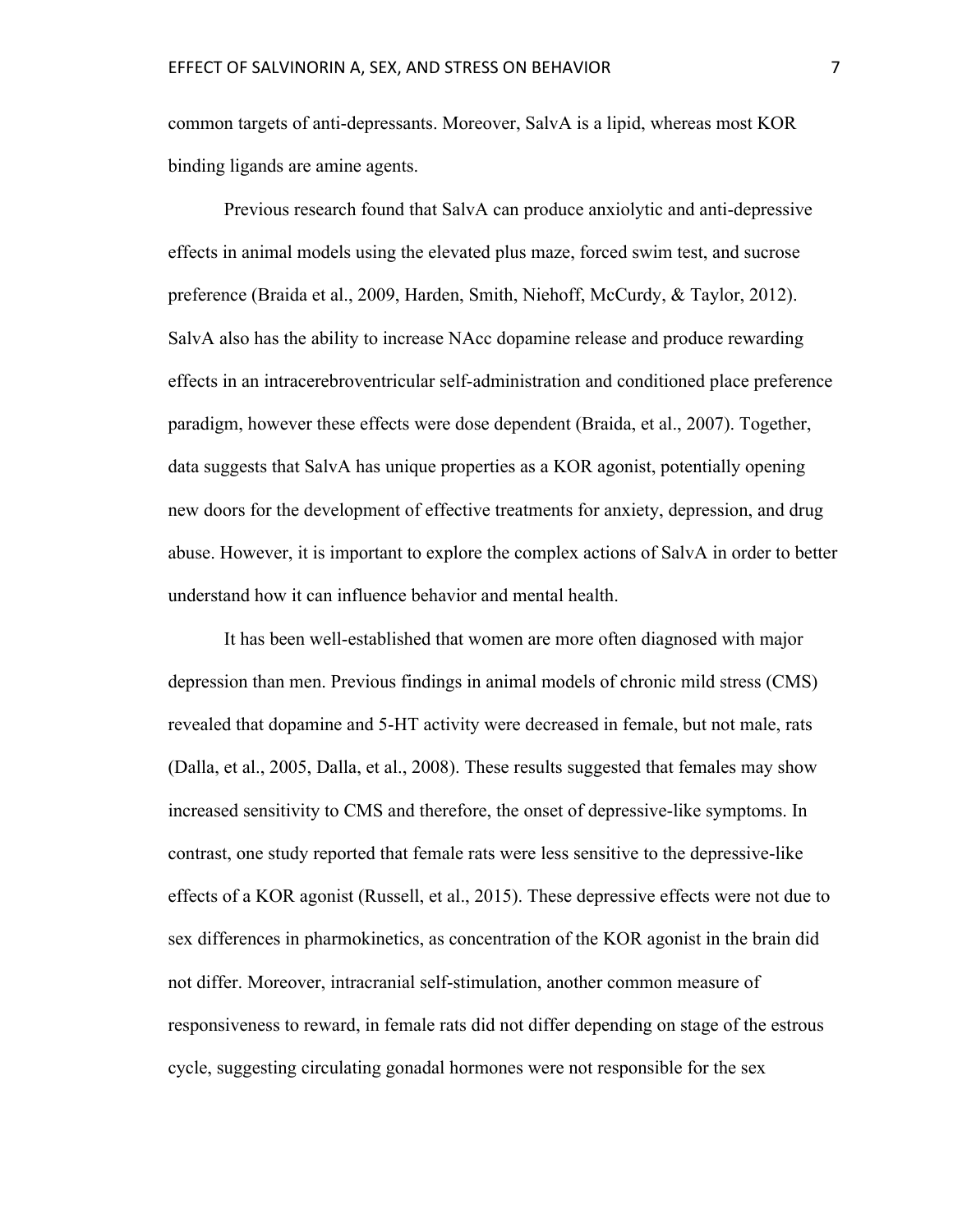differences in sensitivity to effects of the KOR agonist. Recent findings revealed increased expression of the DA precursor, tyrosine hydroxylase, in the female ventral tegmental area. This finding in conjunction with evidence of enhanced dopamine synthesis may suggest a resiliency to dopamine suppression by KOR activation in females (Conway, et al., 2019). Research from Walker et al., 2000, suggested that increased dopamine in the female NAcc may also be a protective factor against KOR activation induced dopamine inhibition.

Although depression and anxiety are more often reported in women than in men, the majority of animal studies are conducted on male rodents. The main reason for this discrepancy is the estrous cycle and hormonal fluctuations at its different stages are often considered a potential confound. A 2014 meta-analysis of 293 animal studies indicated that female mice were no more variable than males, regardless of estrous cycle stage (Prendergast, Onishi, & Zucker, 2014). I argue that conducting research on female rodents as they naturally cycle increases the translational reliability to humans.

The aim of the current study was to close the gap in the literature concerning the role of kappa opioids in mood disorders and addiction. Specifically, the current study investigated the unique KOR agonist SalvA and its potential as an anti-depressant and anxiolytic agent. It also examined the influence of sex differences on the development of depressive-like behaviors as well as recovery from these behaviors after SalvA exposure.

Hypothesis 1: I predicted that chronic mild stress would induce depressive-like and anxiety-like behaviors in rats.

1a. Chronic mild stress would increase immobility in the forced swim test compared to baseline.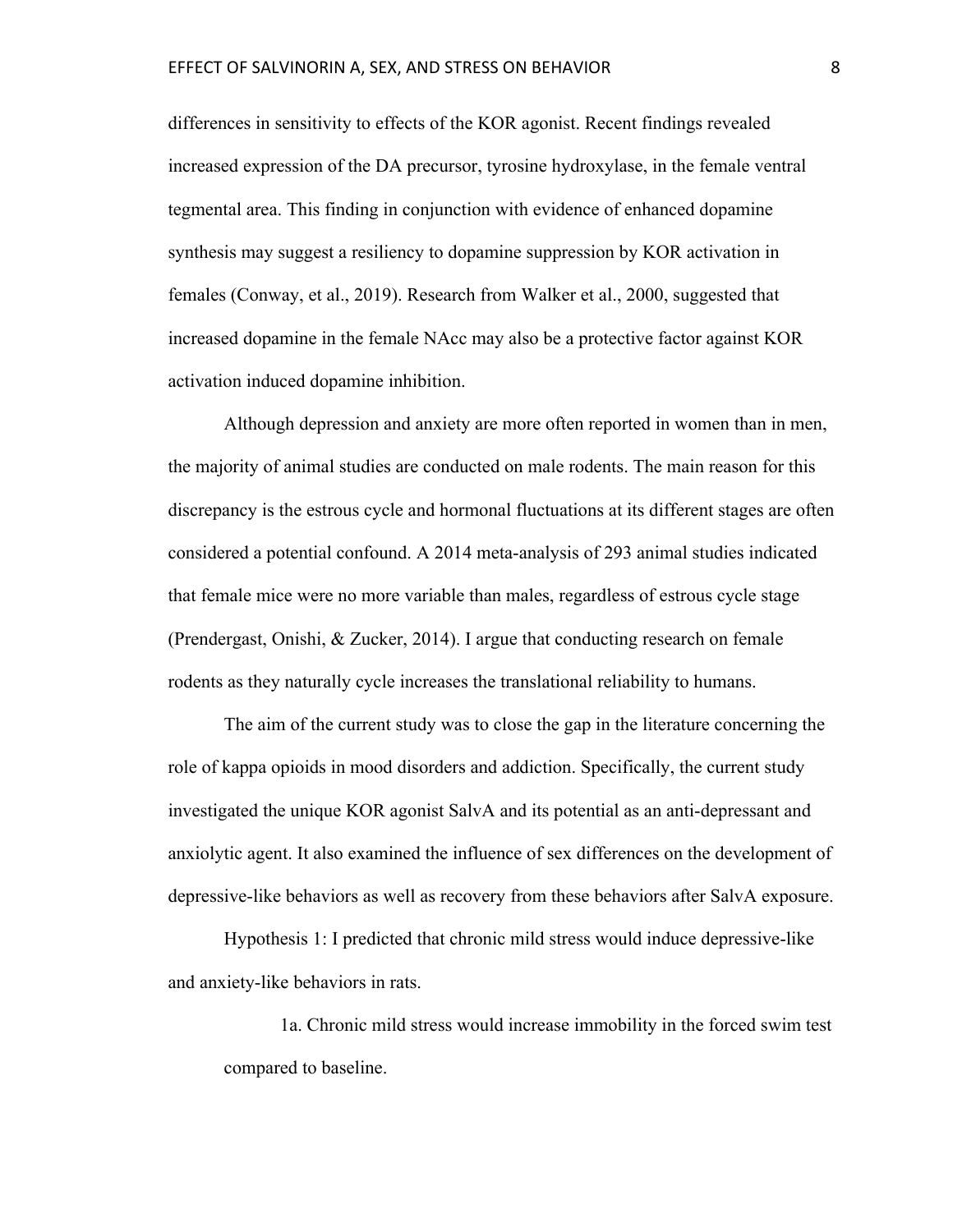1b. CMS would increase immobility and time spent in the periphery in the open field test compared to baseline.

1c. CMS would reduce sucrose preference compared to baseline preference.

Hypothesis 2: I predicted the unique features of SalvA would make it effective in reversing the effects of CMS.

2a. SalvA would attenuate immobility in the forced swim test.

2b. SalvA would reduce immobility and time spent in the periphery in the open field test.

2c. SalvA would restore sucrose preference.

Hypothesis 3: I predicted that female rats would show an exaggerated response to CMS but also increased recovery via SalvA compared to males.

#### **Methods**:

#### *Experimental design*

A total of 52 Long-Evans rats, 26 males and 26 females, were individually housed as per standard laboratory procedure. Rats were assigned to one of four groups: male control, male drug, female control, or female drug. Main factors for the 2 x 2 x 3 factorial analysis were sex (male or female), drug condition (drug or vehicle) and timepoint of behavioral tests (baseline, week three, and week six). Behavioral data was collected at baseline, three weeks, and six weeks. Stressors were applied randomly for the full sixweek experiment while drug or vehicle were administered only during the final threeweek period. There was a total of seven replications of the study.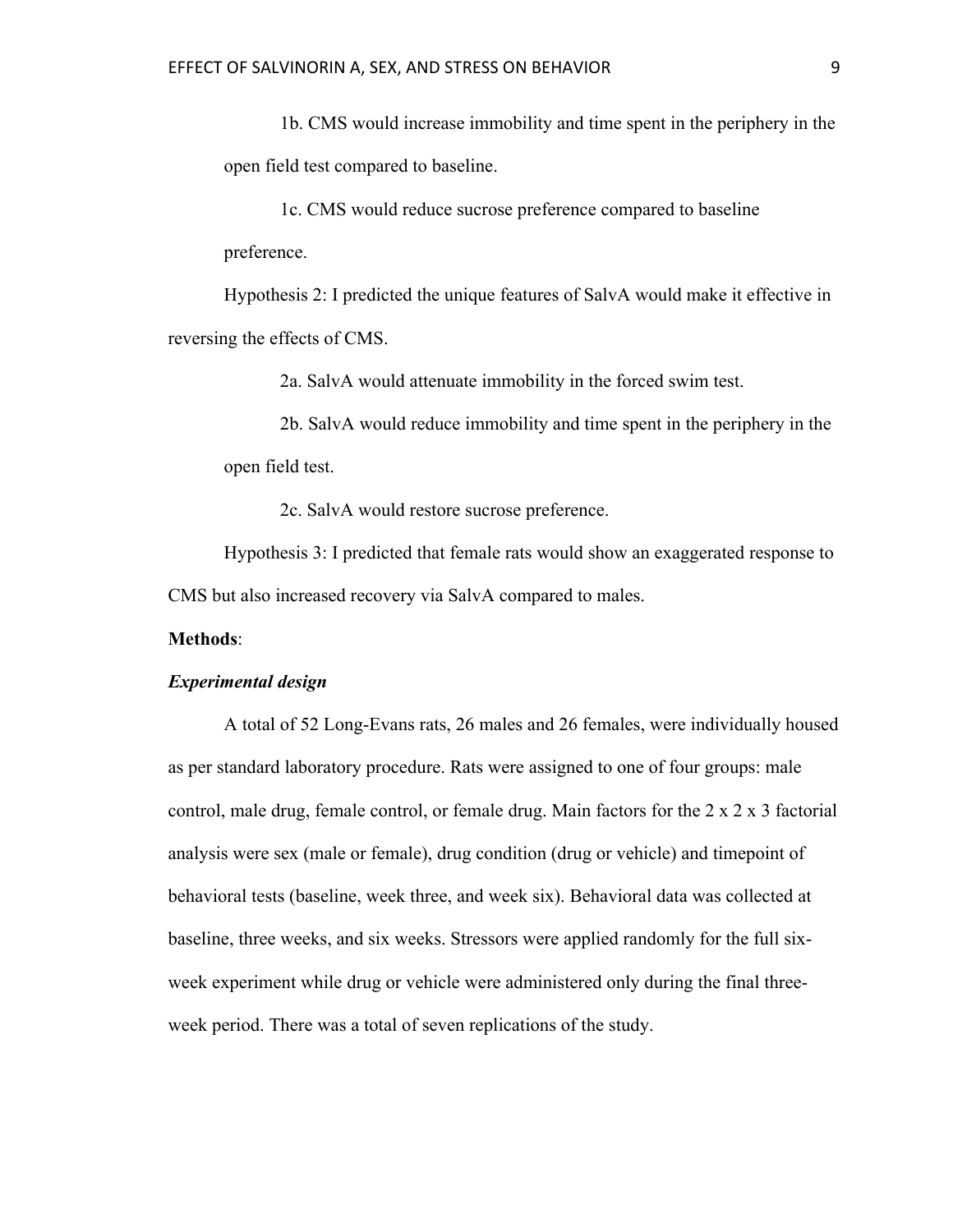#### *Procedures*

**Chronic Unconditioned Mild Stress:** Chronic mild stress is a common method used to induce depressive- and anxiety-like behaviors in animals (Taylor, Cabrera, & Hoffman, 2014). All animals received the same stressors for six weeks. Common stressors in the chronic mild stress paradigm were used. Stressors included food deprivation, water deprivation, home cage tilted at a 45° angle, bedding wet with 200ml of water, and placement in the soiled cage of another rat. Alteration of normal day/night light cycles, overnight illumination, and continuous illumination were also used as stressors. All stressors were maintained for between 12 and 24 hours.

#### *Behavioral Measures*

**Forced Swim Test:** The forced swim test is a behavioral measure that assesses learned helplessness, a common symptom of MDD. Learned helplessness is displayed by animals as immobility in the forced swim test (Bogdanova, Kanekar, D'Anci,  $\&$ Renshaw, 2013). To assess learned helplessness, animals were placed in a 60.96cm x 25.4cm x 25.4cm clear glass cylinder with 45.72cm of room temperature  $(\sim 25^{\circ}c)$  water. All animals were exposed to the testing environment for six minutes as an acclimation period the day before baseline. Animal movements were recorded, and videos were analyzed to determine the percent of time spent immobile during the test.

**Open Field Testing:** Emotionality is considered organic, expressive reactions to a situation. Open field activity and emotionality are related, as emotional rats are less active and exploratory than non-emotional animals (Doyle & Yule, 1959). The open field test is a behavioral measure of both general locomotor activity and anxiety-like behaviors (Bowman, Ferguson, & Luine, 2002). Animals that exhibit increased anxiety-like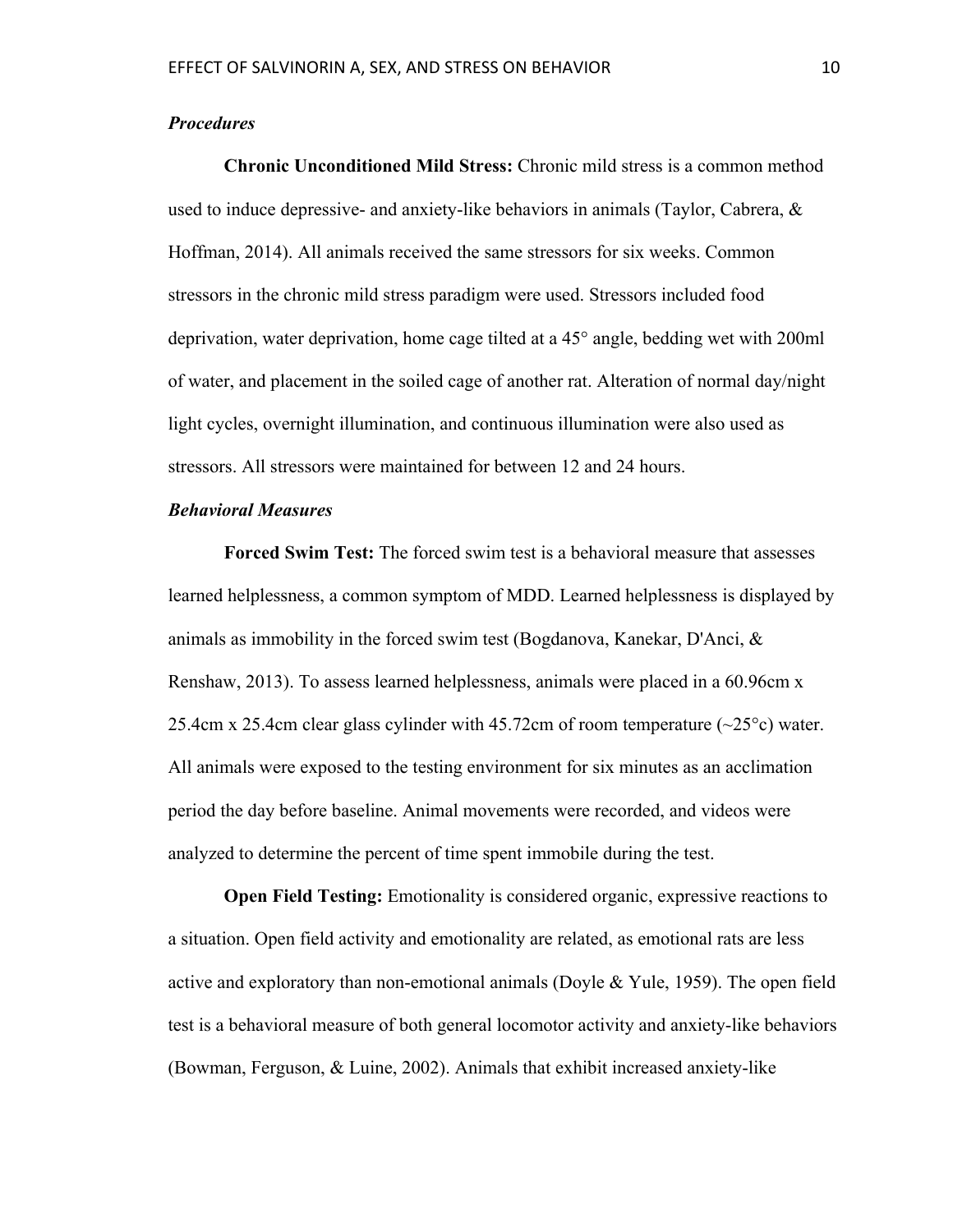symptoms are expected to spend more time around the perimeter of the apparatus compared to the center. Additionally, immobility is a commonly used passive response in animals to threatening stimuli (Archer, 1976). Changes in immobility in studies of anxiolytics confirm that immobility is a valid model of fear and anxiety (Hard, Engel, Larsson, & Musi, 1986). Animals were placed in the center of a 67cm x 67cm x 42.5cm clear acrylic apparatus and allowed to explore freely during a 10-minute trial. Data was recorded using Anymaze© software to determine the ratio of time spent in the perimeter versus the center of the apparatus and time spent immobile during the 10-minute trial. All animals were exposed to the open field apparatus for 30 minutes to get acclimated to the testing environment prior to baseline.

**Anhedonia:** Anhedonia, a common symptom of major depressive disorder, is characterized by motivational dysregulation and decreased feelings of reward (Taylor, Cabrera, & Hoffman, 2014). Anhedonia was measured using sucrose preference, whereas reduced preference for sucrose water is associated with increased anhedonic behavior. Bottles of 1% sucrose were prepared with 10g of granulated white cane sugar per 1 liter of water. Sucrose water was presented alongside tap water in identical bottles, zip tied together, and placed on the cage lid 5cm apart with nozzles at equal level to assure equal ease of access. Animals were allotted access to both bottles for 24 hours. All animals were sucrose naive and were exposed to the sucrose solution for a 24-hour acclimation period before baseline testing.

#### *Materials*

Salvia in a powdered form (Sigma Aldrich, St. Louis, Missouri, USA) was solubilized 75% dimethyl sulfoxide and 25% saline solution (0.9%) for injection. The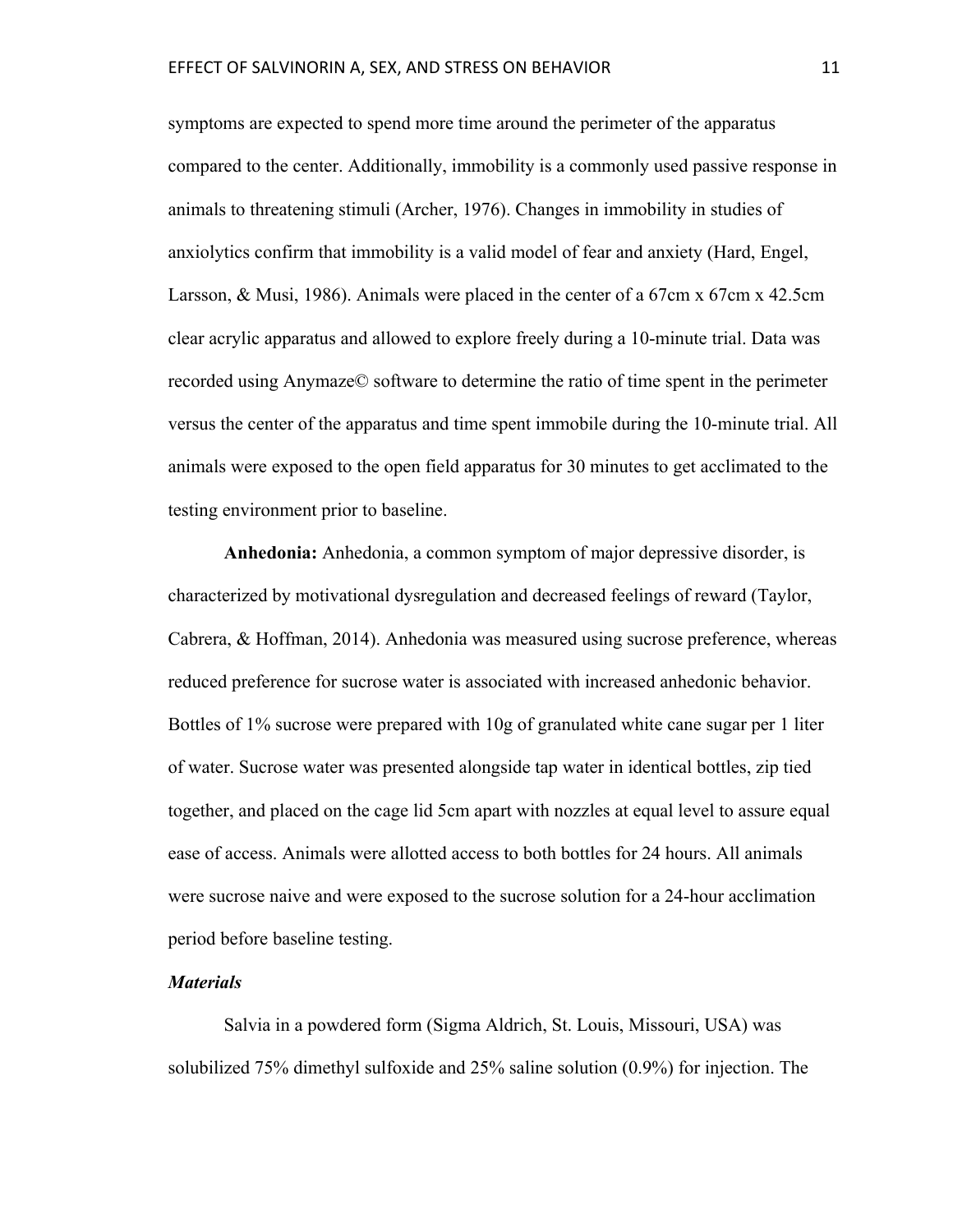solution was injected subcutaneously daily for three weeks at 0.3mg per kg/ body weight. Control Animals received saline injections.

#### **Statistical Analyses**

#### *Forced Swim Test*

A 3-way ANOVA was conducted to determine the effects of sex, drug group, and time point on immobility in the forced swim test, as measured by percent of time spent immobile during the last 240 seconds of the swim period. There was a simple main effect of time point,  $F(1, 48) = 4.921$ ,  $p < 0.01$ . Post-hoc analyses revealed a significant difference between baseline  $(M = 41.32 S/D = 26.71)$  and week 6  $(M = 57.29 S/D = 22.60)$ in the male drug group,  $p < 0.05$  and between week 3 ( $M = 41.04$  SD = 26.71) and week 6  $(M = 57.29 \text{ SD} = 22.60)$  in the male drug group,  $p < .05$  (see Figure 1A).

There was a simple main effect of drug group,  $F(1, 48) = 8.798$ ,  $p < 0.01$ . Posthoc analyses revealed a significant difference between the male control group (*M* = 76.19 *SD* = 17.46) and the male drug group ( $M = 41.32$  *SD* = 26.71) at baseline, p < 0.001, between the male control group ( $M = 77.98$  *SD* = 24.33) and the male drug group ( $M =$ 41.04  $SD = 26.71$ ) at week 3,  $p < 0.001$ , and between the male control group ( $M = 80.06$ ) *SD* = 24.29) and the male drug group ( $M = 57.29$  *SD* = 22.60) at week 6, p < 0.05 (see figure 1B).





A: Male rats that received SalvA displayed more learned helplessness at week 6 than at basline or week 3.

B: Male rats in the control group displayed more learned helplessness than those in the drug group at baseline, week 3, and week 6.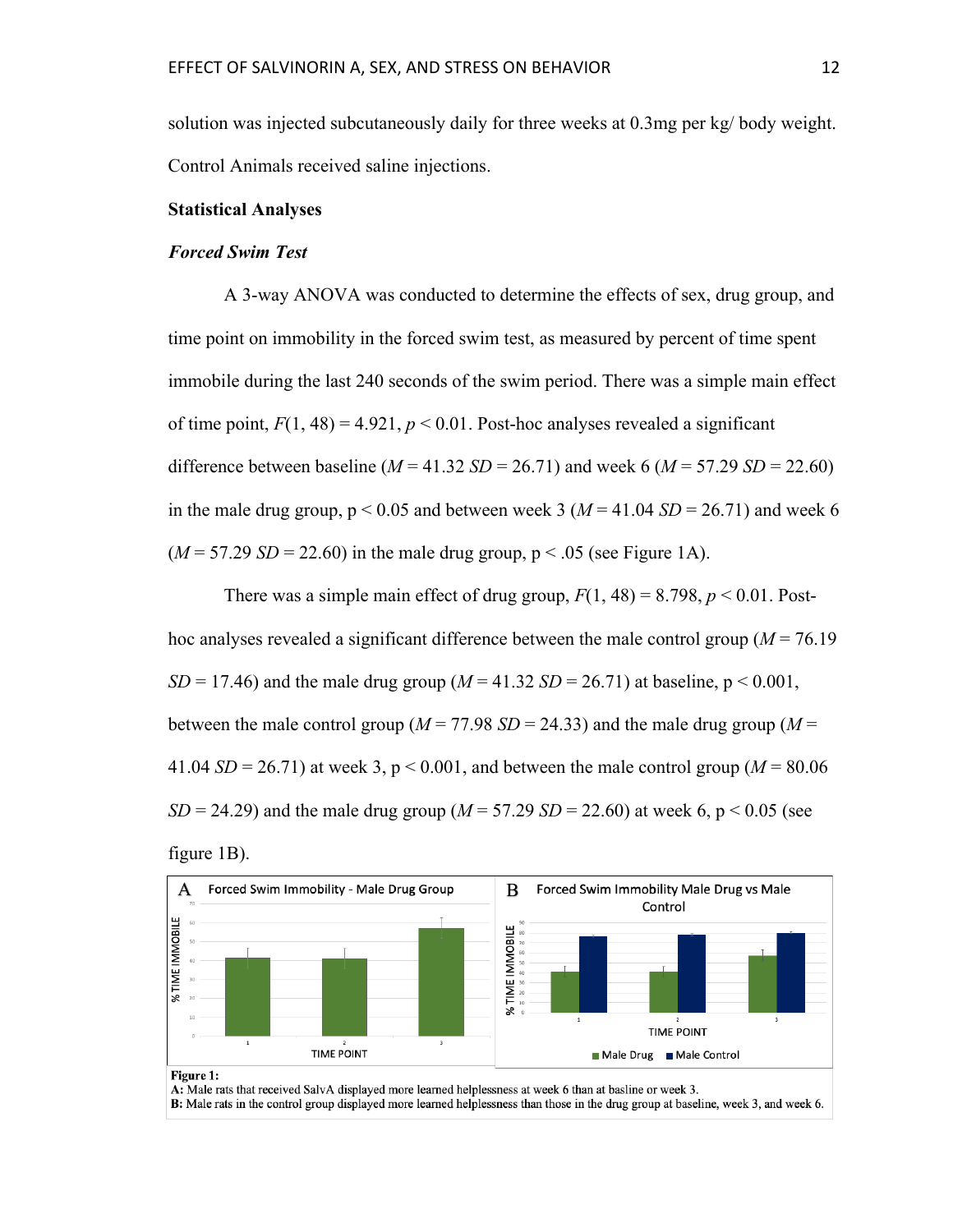There was a simple main effect of sex,  $F(1, 48) = 15.060$ ,  $p < 0.001$ . Males ( $M =$ 63.50  $SD = 1.90$ ) spent significantly more time immobile than females ( $M = 42.70$   $SD =$ 1.40). There was no significant 3-way interaction of sex by drug group by time point,  $F(2, 96) = 0.409$ ,  $p = 0.665$ . There was no 2- way interaction of sex by time point,  $F(2, 96)$  $96$ ) = 0.867,  $p = 0.423$  or drug group by time point,  $F(2, 96) = 2.041$ ,  $p = 0.135$ .

There was a significant 2-way interaction of sex by drug group, *F*(1, 48) = 10.724, *p* < 0.01. Post-hoc analyses revealed a significant difference between the male control group  $(M = 76.19 S/D =$ 17.46) and female control group  $(M =$ 42.26 *SD* = 15.79) at baseline,  $p < 0.001$ , a



significant difference between the male control group ( $M = 77.98$   $SD = 24.33$ ) and female control group ( $M = 40.18$  SD = 11.65) at week 3, p < 0.001, and a significant difference between the male control group ( $M = 80.06$  SD = 24.29) and female control group ( $M =$ 43.45  $SD = 20.95$ ) at week 6, p < .001 (see figure 2).

#### *Open Field Test*

A 3-way ANOVA was conducted to determine the effects of sex, drug group, and time point on the open field test, measured as time spent in the periphery compared to the center of the apparatus. There was a significant main effect of sex,  $F(1, 48) = 5.689$ ,  $p <$ 0.05. There was a significant difference between the male control group (*M* = 592.14 *SD*  $= 13.14$ ) and the female control group ( $M = 579.06$  *SD* = 20.97) at baseline,  $p < 0.01$  (see figure 3A).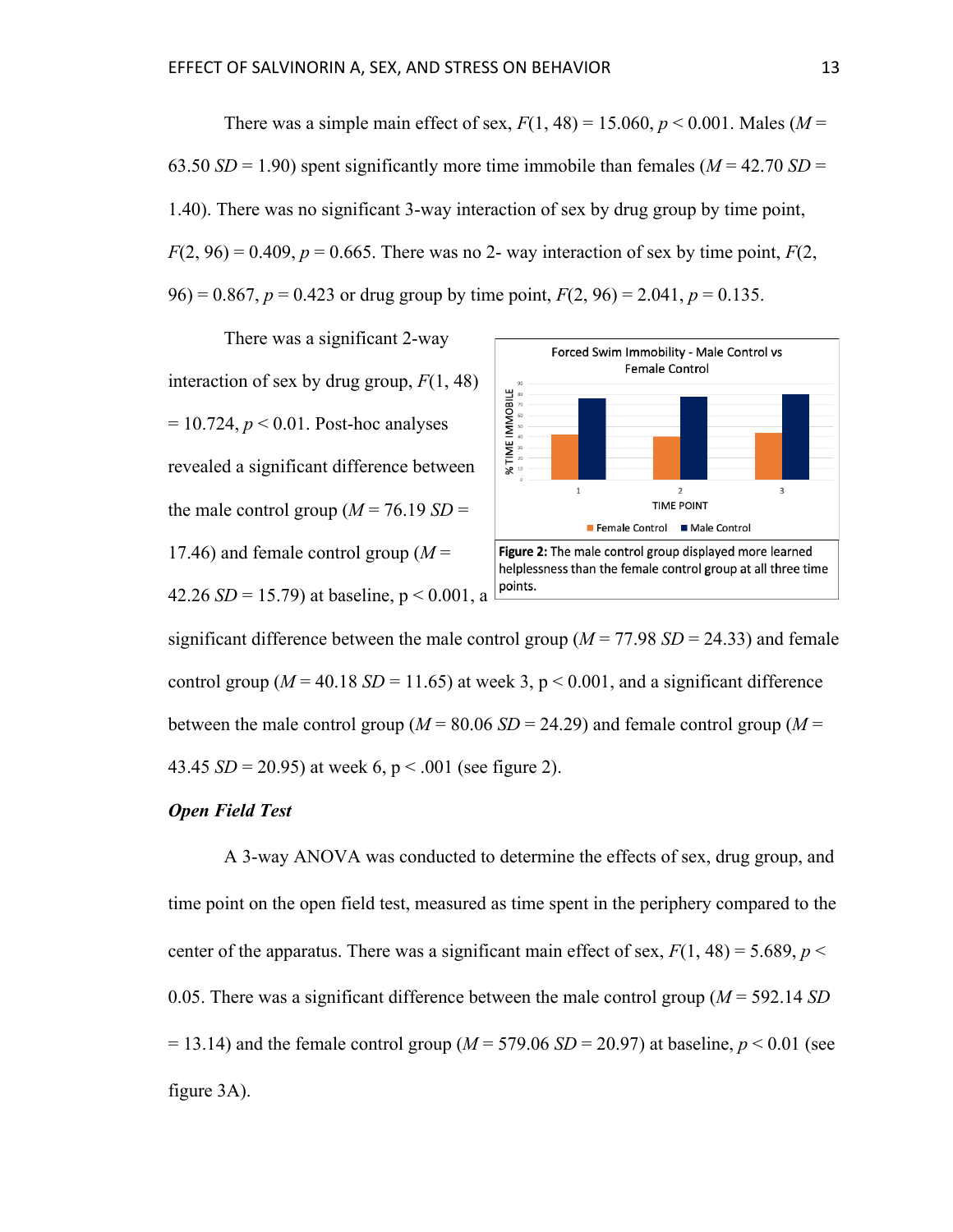There was a significant main effect of time point,  $F(2, 96) = 9.649$ ,  $p < 0.001$ . There was a significant difference between baseline  $(M = 579.06 SD = 20.97)$  and week 3  $(M = 589.21 \text{ } SD = 11.49)$  in the female control group,  $p \le 0.01$ , a significant difference between baseline (*M* = 579.06 *SD* = 20.97) and week 6 (*M* = 588.95 *SD* = 8.51) in the female control group,  $p < 0.01$ , and a significant difference between baseline ( $M = 586.23$ ) *SD* = 15.35) and week 6 (*M* = 595.72 *SD* = 72) in the male drug group,  $p < 0.05$  (see figure 3A,B).

There was no significant 3-way interaction of sex by drug group by time point  $F(2, 96) = 1.464$ ,  $p = 0.236$ . There was no 2- way interaction of sex by time point,  $F(2, 96)$  $96$ ) = 0.241,  $p = 0.786$ . There was no 2- way interaction of drug group and time point  $F(2, 96) = 0.119$ ,  $p = 0.888$ . There was no 2-way interaction of sex and drug group  $F(1, 96)$  $48$ ) = 3.613,  $p = 0.063$ .

A 3-way ANOVA was conducted to determine the effects of sex, drug group, and time point on immobility in the open field test, measured as time spent immobile compared to total time in the open field apparatus. There was a significant main effect of sex  $F(1, 48) = 9.891$ ,  $p < 0.01$ . Post-hoc analyses revealed a significant difference



#### Figure 3:

A: The male control group showed more anxiety-like behavior then the female control group at baseline. The female control group showed more anxiety-like behavior at week 3 and week 6 than at baseline.

B: The male drug group showed more anxiety-like behavior at week 6 than at baseline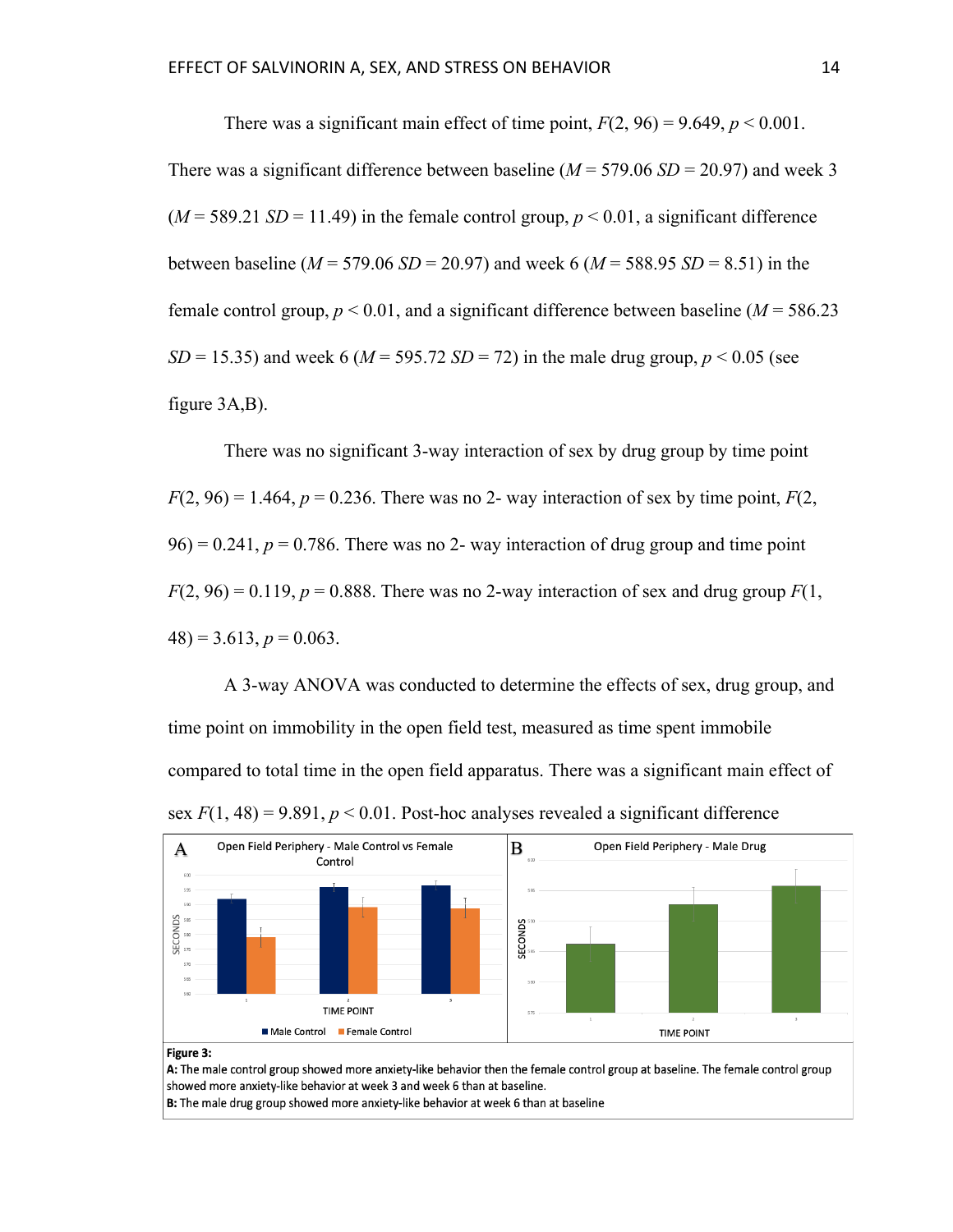



137.27) at week 3,  $p < 0.01$ , and a significant difference between the male control group  $(M = 396.00 \text{ SD} = 62.05)$  and the female control group  $(M = 318.58 \text{ SD} = 101.56)$  at week 6, *p* < 0.05 (see figure 4).

There was a significant main effect of time point,  $F(2, 96) = 5.039$ ,  $p < 0.01$ . Posthoc analyses revealed a significant difference between baseline (*M*= 322.72 *SD* = 83.63) and week 3 (*M* = 361.01 *SD* = 95.15) and between baseline (*M* = 322.72 *SD* = 83.63) and week 6 ( $M = 354.15$  *SD* = 81.03), both  $p < 0.01$ . There was no significant main effect of drug group,  $F(1, 48) = 0.226$ ,  $p = 0.636$ . There was a no significant 3-way interaction of sex by drug group by time point  $F(2, 96) = 1.573$ ,  $p = 0.212$ . There was no 2- way interaction of sex by time point  $F(2, 96) = 0.637$ ,  $p = 0.532$ , drug group by time point  $F(2, 96) = 0.136$ ,  $p = 0.873$ , or sex by drug group  $F(1, 96) = 3.536$ ,  $p = 0.066$ .

#### *Sucrose Preference*

A 3-way ANOVA was conducted to determine the effects of sex, drug group, and time point on sucrose preference, measured as amount of sucrose solution consumed compared to tap water. There was no main effect of sex,  $F(1, 48) = 0.815$ ,  $p = 0.371$  or drug group,  $F(1, 48) = 1.492$ ,  $p = 0.228$ .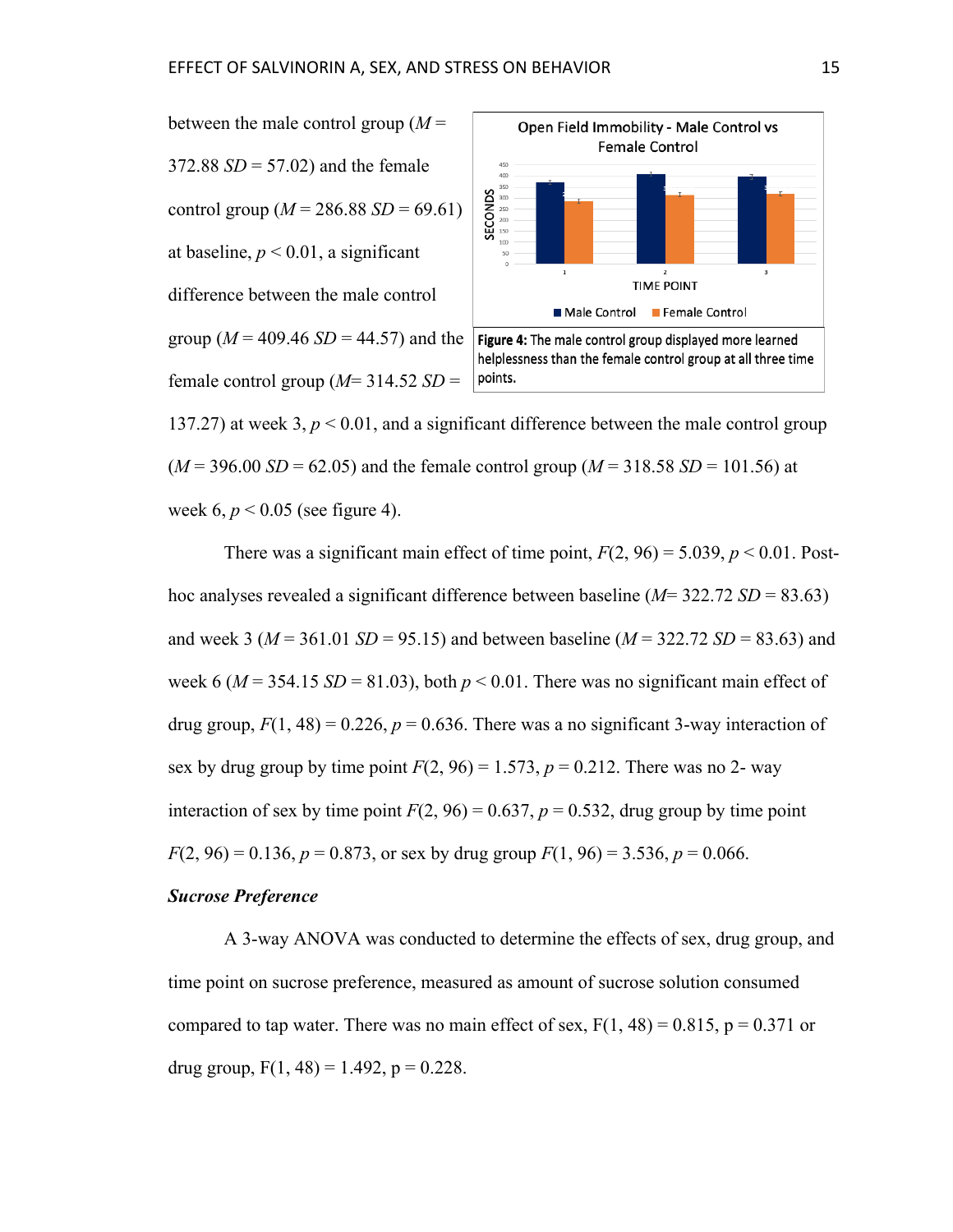There was a significant main effect of time point,  $F(2, 96) = 13.792$ ,  $p < 0.001$ . Post-hoc analyses revealed a significant difference between baseline  $(M = 77.57 S$ D= 14.73) and week 6 (M = 95.38 SD = 6.48) in the female control group,  $p < 0.01$ , between baseline (M = 74.97 SD = 20.10) and week 6 (M = 90.36 SD = 9.46) in the male drug group,  $p < 0.05$ , and between baseline (M = 78.96 SD = 8.13) and week 6 (M = 93.24 SD  $= 9.20$ ) in the female drug group,  $p \le 0.05$ . There was no significant 3-way interaction of sex by drug group by time point,  $F(2, 96) = 1.218$ ,  $p = 0.300$ . There was no 2-way interaction of sex and drug group,  $F(1, 48) = 1.989$ ,  $p = 0.165$ , sex by time point,  $F(2, 96)$  $= 0.415$ , p = 0.661, or drug group by time point, F(2, 96) = 0.267, p = 0.766.



#### **Discussion**

This study investigated the development of depressive- and anxiety-like behaviors after exposure to chronic mild stress and recovery with SalvA, as well as sex differences impacting these behaviors.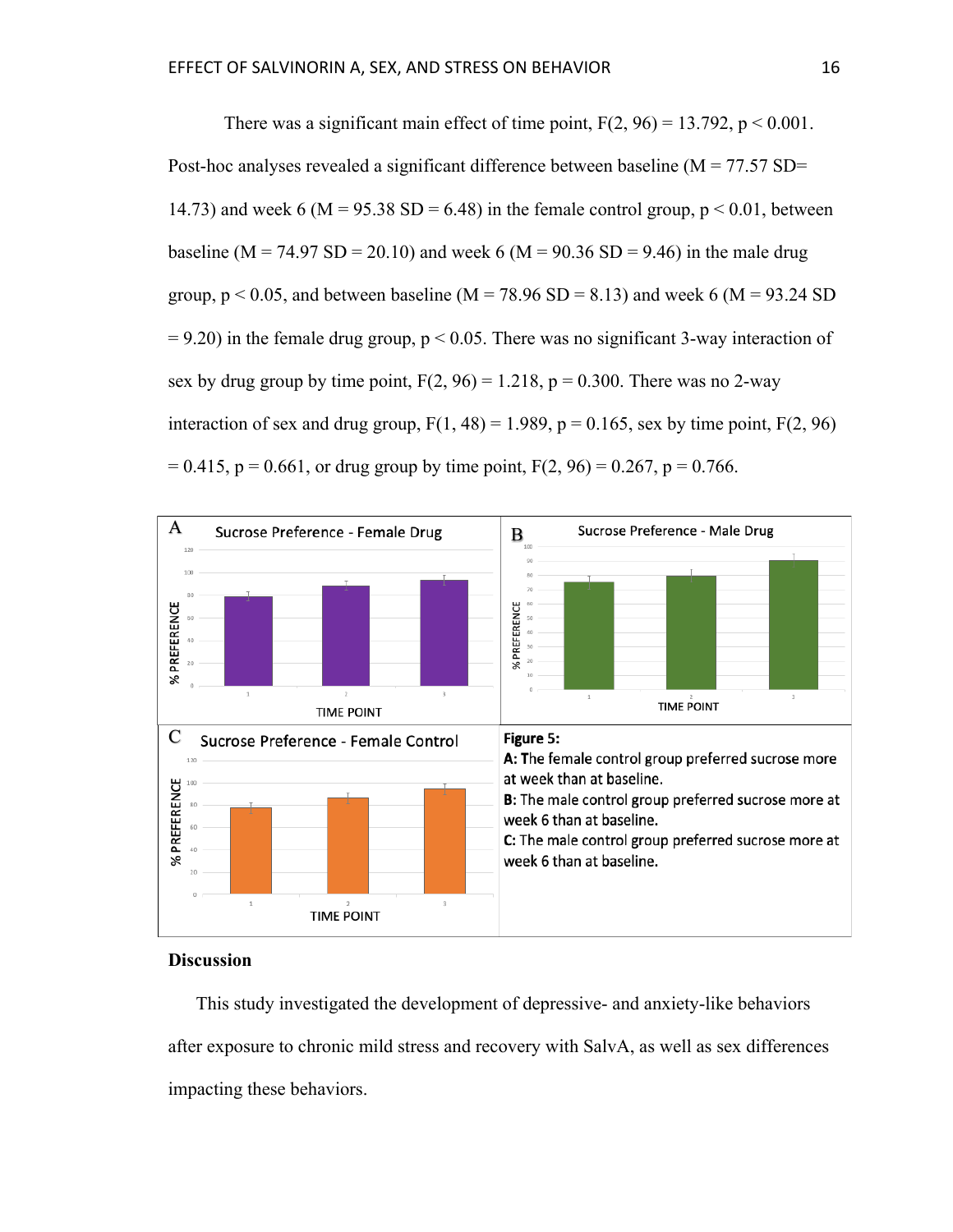The first hypothesis was that chronic mild stress (CMS) would induce depressive and anxiety-like behaviors in rats. I predicted that CMS would increase immobility in the forced swim test compared to baseline. This was not the case, as there was no significant difference between baseline and week 3 for any group, implying that learned helplessness was not displayed after three weeks of CMS. There were also no significant differences between week 3 and week 6 for either control group, indicating no effect of CMS on immobility. In the male drug group, there was a difference between baseline and week 6 and week 3 and week 6, however, it is impossible to determine if the differences seen were due to the effects of stress or SalvA exposure.

There were, however, sex differences in the forced swim test. Results showed that the male control group spent more time immobile than the female control group at baseline, week 3, and week 6. This may suggest that males show higher trait immobility at baseline and may be more sensitive to the effects of CMS. The sex differences in the forced swim test seen in the present study are not in agreement with the third proposed hypothesis that females would be more sensitive to the effects of CMS. This finding is, however, consistent with previous research showing that females are more active in the forced swim test than males (Alonso, Castellano, Afonso, & Rodriguez, 1991). Other studies have concluded that, in response to stressful stimuli, females use more active responses while males use more passive behavior, like immobility, which may explain the sex differences seen here (Padilla, Barrett, Shumake, & Gonzalez-Lima, 2009).

I predicted that SalvA would attenuate immobility in the forced swim test. In contrast to my hypothesis, there were no significant differences within the female drug group. The male drug group spent significantly more time immobile at week 6 than week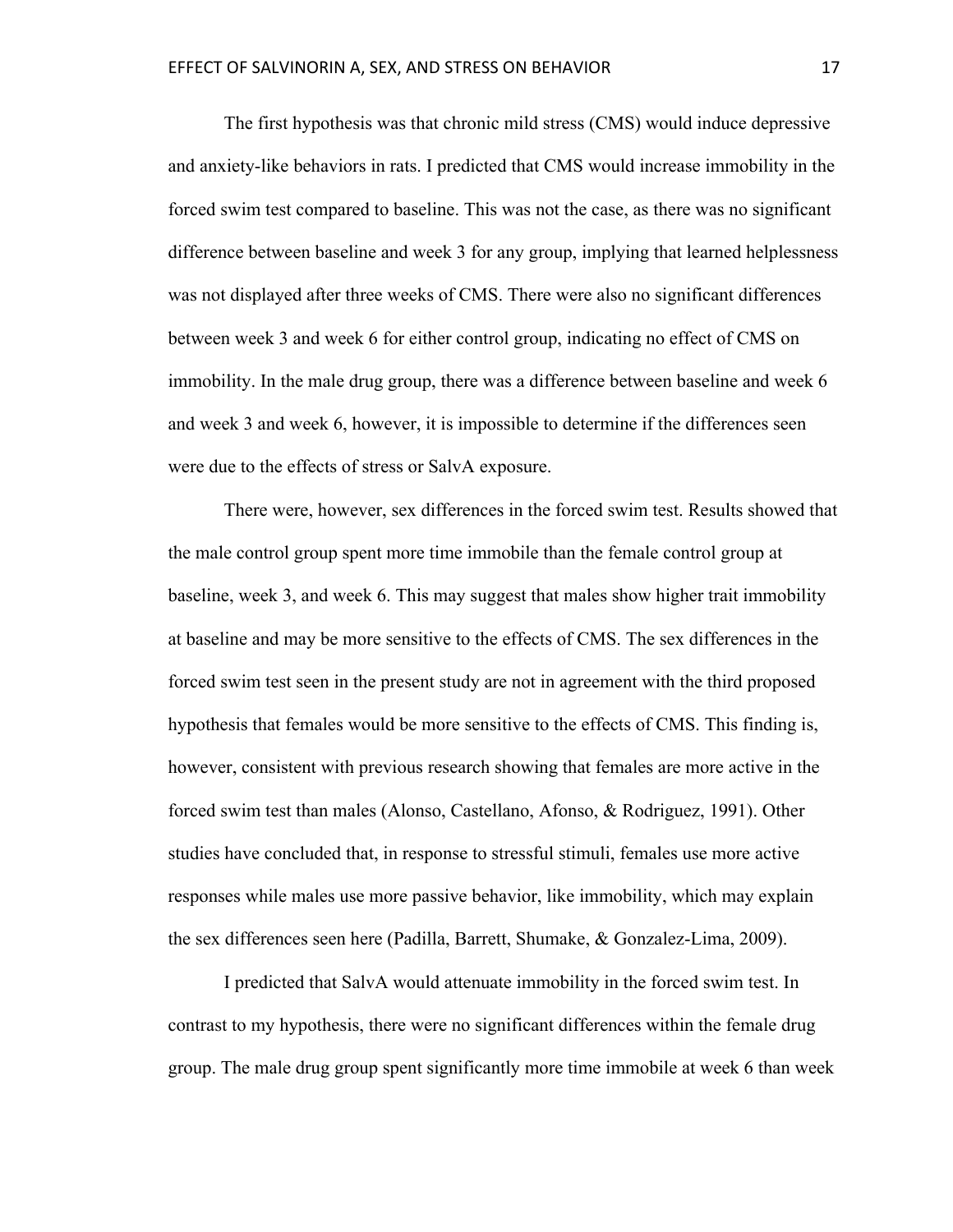3 and at baseline. Because there was no change in immobility between baseline and week 3, the change between week 3 and week 6 cannot reliably be attributed to SalvA. In short, there was no effect of CMS to be reversed by SalvA. In fact, the increase in immobility between weeks 3 and 6 and might suggest anxiogenic instead of anxiolytic properties of SalvA in males. Another possible explanation is that the drug had no effect and the increase in immobility was due to the three additional weeks of CMS.

There were between group differences in the forced swim test. The male control group spent more time immobile than the male drug group at baseline, week 3 and at week 6. The former is an unexpected difference, specifically because the two male groups showed behavioral differences before the drug was administered. This difference in baseline anxiety between male groups is interesting and deserves further exploration.

The validity of the forced swim test as a measure of depressive behavior has been questioned in the literature. Forced swimming is sometimes used as a stressor as opposed to as a test of the effects of stress. For example, a 2016 review concluded that forced swimming is a stressor and immobility is a passive and adaptive evolutionary response to cope with that acute stress. The authors suggested that the forced swim test should not be used to identify depression rat models (Kloet & Molendijk 2016).

I hypothesized that CMS would increase periphery time and immobility time in the open field test compared to baseline. The female control group spent more time in the periphery at week 3 and at week 6 than at baseline. Although this agrees with my hypothesis that CMS would increase anxiety-like behaviors over time, there was no significant increase from week 3 to week 6. Habituation to chronic stress is dependent on multiple factors, including stress severity (Herman, 2013). Because we used a mild stress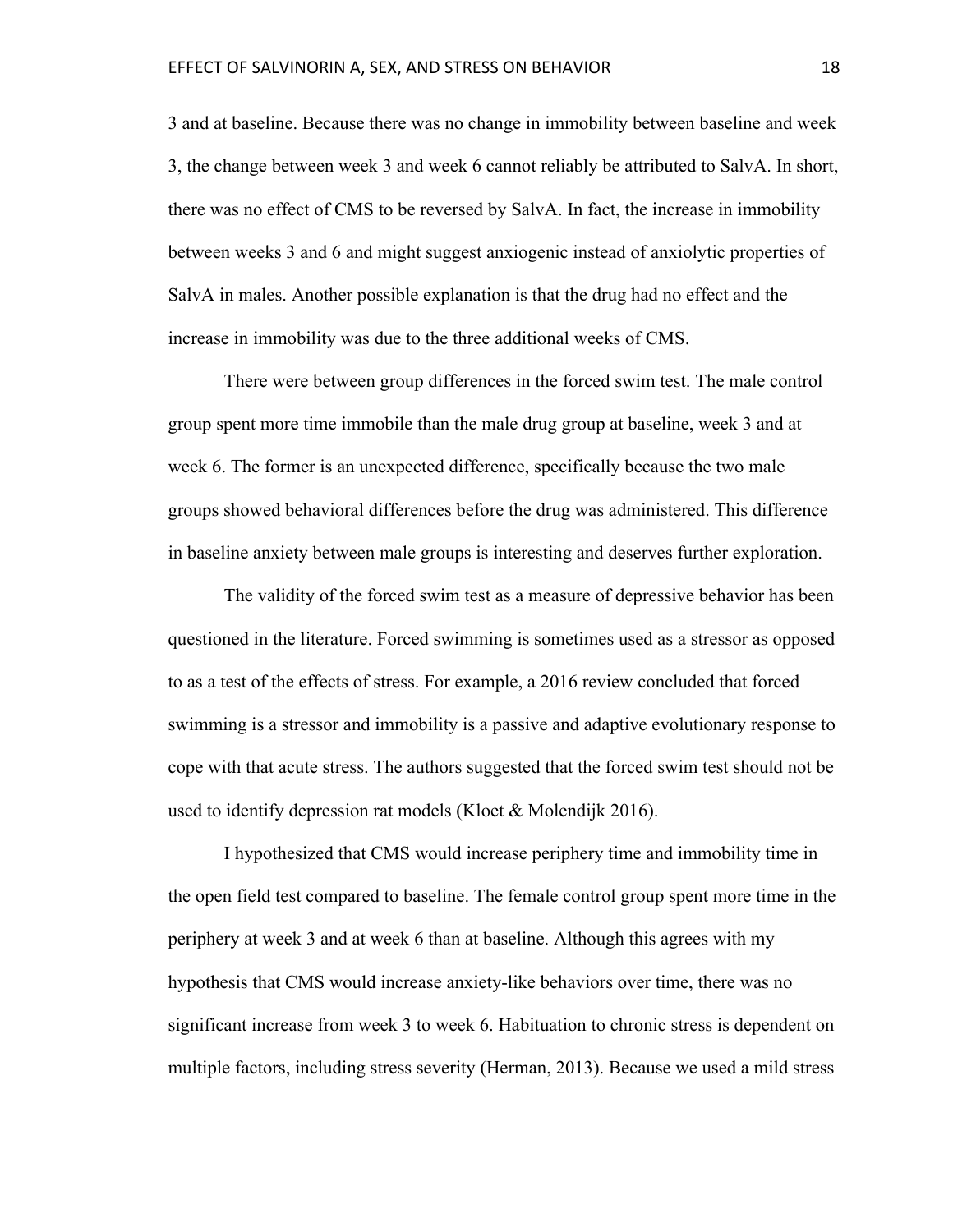paradigm, it is plausible that the female control group reached a point of habituation after week 3. Although there was a trend towards increased periphery time, there were no significant differences between baseline and week 3 or week 3 and week 6. As such, it is unclear whether the increase in anxiety-like behavior between baseline and week 6 was due to the effects of CMS or SalvA. Additionally, the female drug group spent more time in the periphery after CMS exposure but it did not reach significance.

The male control group spent more time in the periphery of the open field than the female control group at baseline, which may suggest a higher baseline level of anxiety in males. This finding is contrary to my hypothesis, based on previous findings, that females would be more sensitive to the effects of CMS. However, it is concurrent with research reporting male rats spent more time immobile and were more anxious in the open field test than females (Kokras, et al., 2011). Another study found that male rats exposed to CMS showed reduced exploratory activity while females displayed increased exploratory behaviors (Horst, Wichmann, Gerrits, Westenbroek, & Lin, 2009).

The hypothesis that SalvA would reduce anxiety in the open field test was rejected. There were no significant reductions in time in the periphery or immobility after drug exposure. The male drug group spent more time in the periphery at week 6 than at baseline. This might suggest that either SalvA produced and anxiogenic effect in males or the effects of CMS weren't apparent until closer to six weeks of stress exposure. The female drug group showed less time in the periphery after SalvA exposure, but it did not reach significance.

There were sex differences in the open field test. The male control group spent more time immobile than the female control group at baseline, week 3, and week 6. This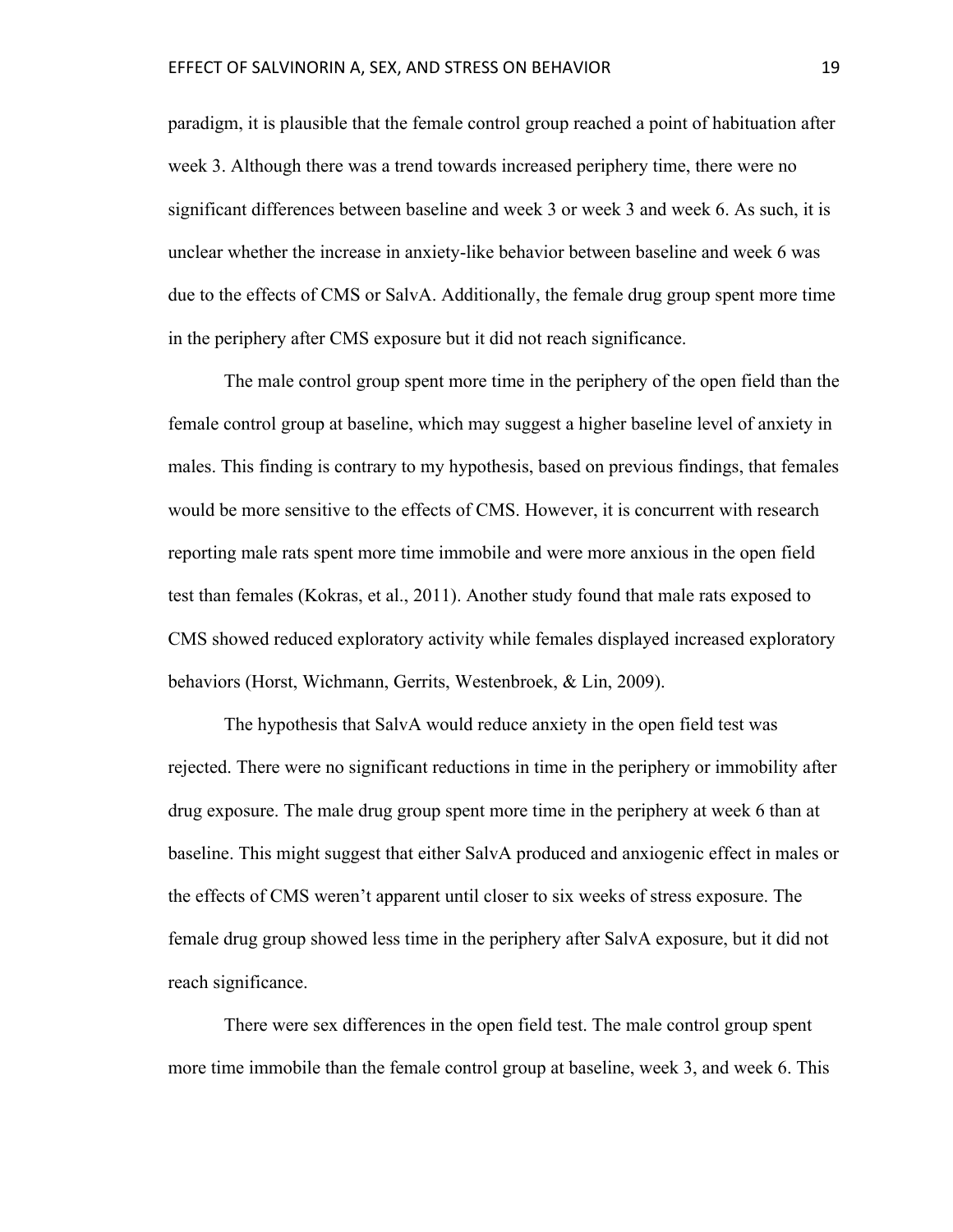might suggest that males have a higher baseline level of anxiety. There is also the potential that males were more susceptible to the effects of stress than females, which would oppose my hypothesis that females would be more vulnerable to CMS. However, previous research reported that non-stressed males are less active than females in the open field test (Broadhurst, 1957, Denenberg & Morton, 1964). The finding that male controls spent more time in the periphery than female controls at week 3 and week 6 could also be a result of the habituation to stress by females discussed earlier.

I predicted that CMS would result in anhedonic behavior as measured by reduced sucrose preference. This hypothesis was rejected. The female control group preferred sucrose more at week 6 than at baseline. There was a trend towards a greater preference for sucrose at week 3 than at baseline, but the difference failed to achieve statistical significance. Overall, the female control group showed an increase in sucrose preference from baseline after 3 and 6 weeks of stress, opposite to what was expected. The male drug group also preferred sucrose more at week 6 than at baseline, again, in the opposite direction of our hypothesis.

Because results showed an overall trend towards increase in preference instead of reduced preference, there was no apparent effect of CMS to be reversed by SalvA. Thus, the hypothesis that SalvA would recover sucrose preference was rejected. According to a study by Forbes, Stewart, Matthews, and Reid (1996), food deprivation was necessary to decrease sucrose consumption in a CMS paradigm. Decreased consumption was also associated with reduced body weight. Findings indicated that reduced sucrose preference was independent of the stress paradigm and it was concluded that sucrose preference may not be a valid measure of reward responsiveness. Additionally, results of a study by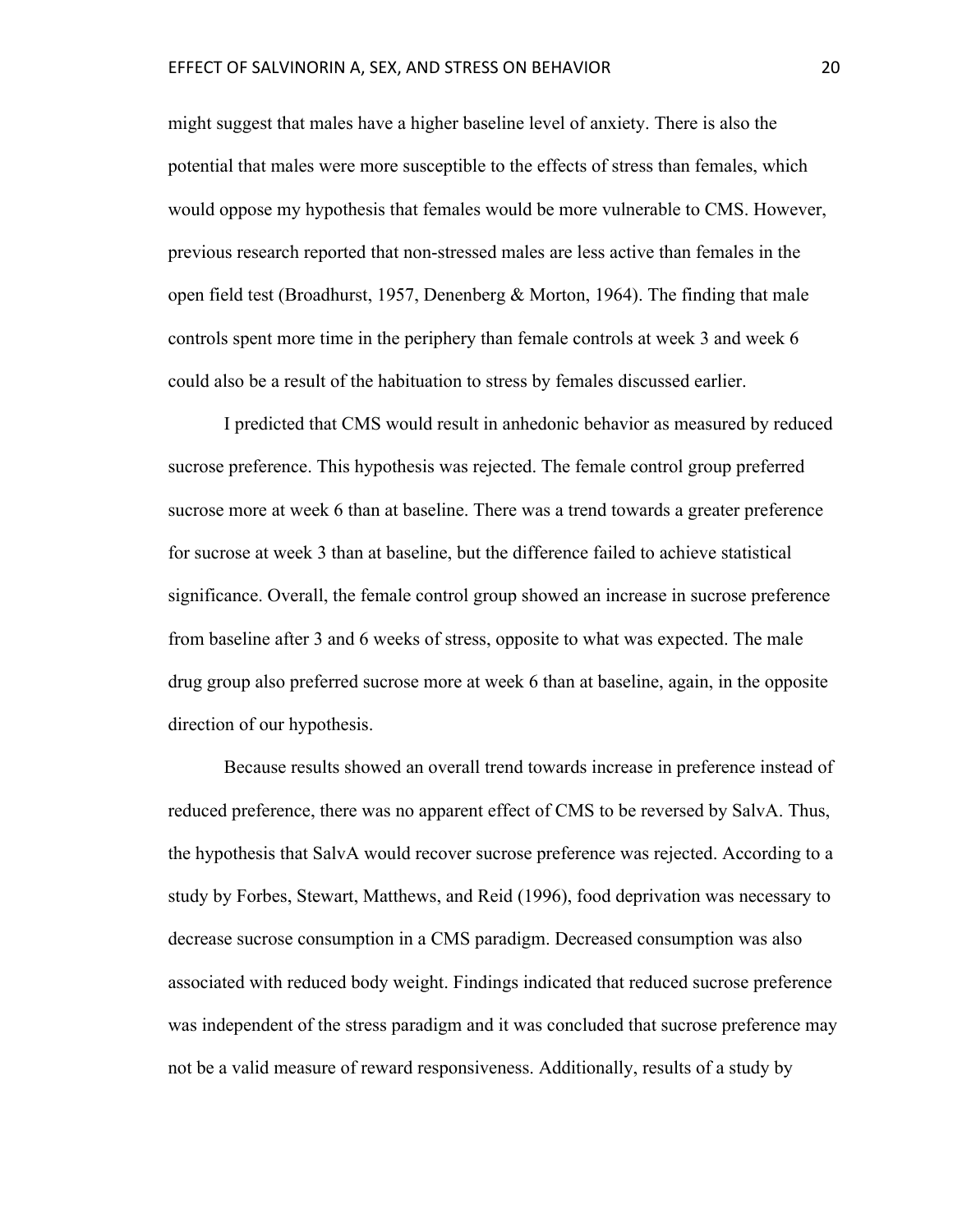Wang, et al., 2009, suggested that in the chronic mild stress model of depression, it takes three to five weeks for anhedonic behavior to normalize. Thus, expected results may have been attained if the paradigm was longer than six weeks and animals were exposed to SalvA for longer than three weeks.

In the present study, CMS failed to produce depressive-like behavior in the forced swim test and sucrose preference test. CMS produced anxiety-like behavior in the open field test but only in the female control group and it was not maintained after three weeks. Because there was no reliable effect of stress, there was no change in behavior for SalvA to reverse. In the female drug group, there was a trend towards an increase in anxiety in the open field after CMS and then a return to baseline after SalvA exposure, but unfortunately it did not reach significance. So, it appears that SalvA failed to reliably reverse immobility in the forced swim test, reduce anxious behaviors in the open field test, and restore sucrose preference when in fact the fault may fall on the CMS paradigm.

CMS has a history of poor reproducibility and inter-laboratory reliability (Deussing, 2006, Nestler, Gould, & Manji, 2002). Although we followed a schedule of stressors similar to those in other, successful studies, it is possible that our stressors were not intense enough to produce the desired results. Future direction should focus on perfecting the CMS paradigm in order to reliably produce a depressed state in animals.

Because CMS failed to produce the expected behaviors, it is difficult to determine if any true drug effects were seen. Based on previous findings that SalvA can be anxiolytic at low doses, we chose to use a low dose. The chosen dose may have been too low to produce an effect. Further research should be carried out on the dose dependency of SalvA. In addition, anhedonic behavior takes more than three weeks to normalize after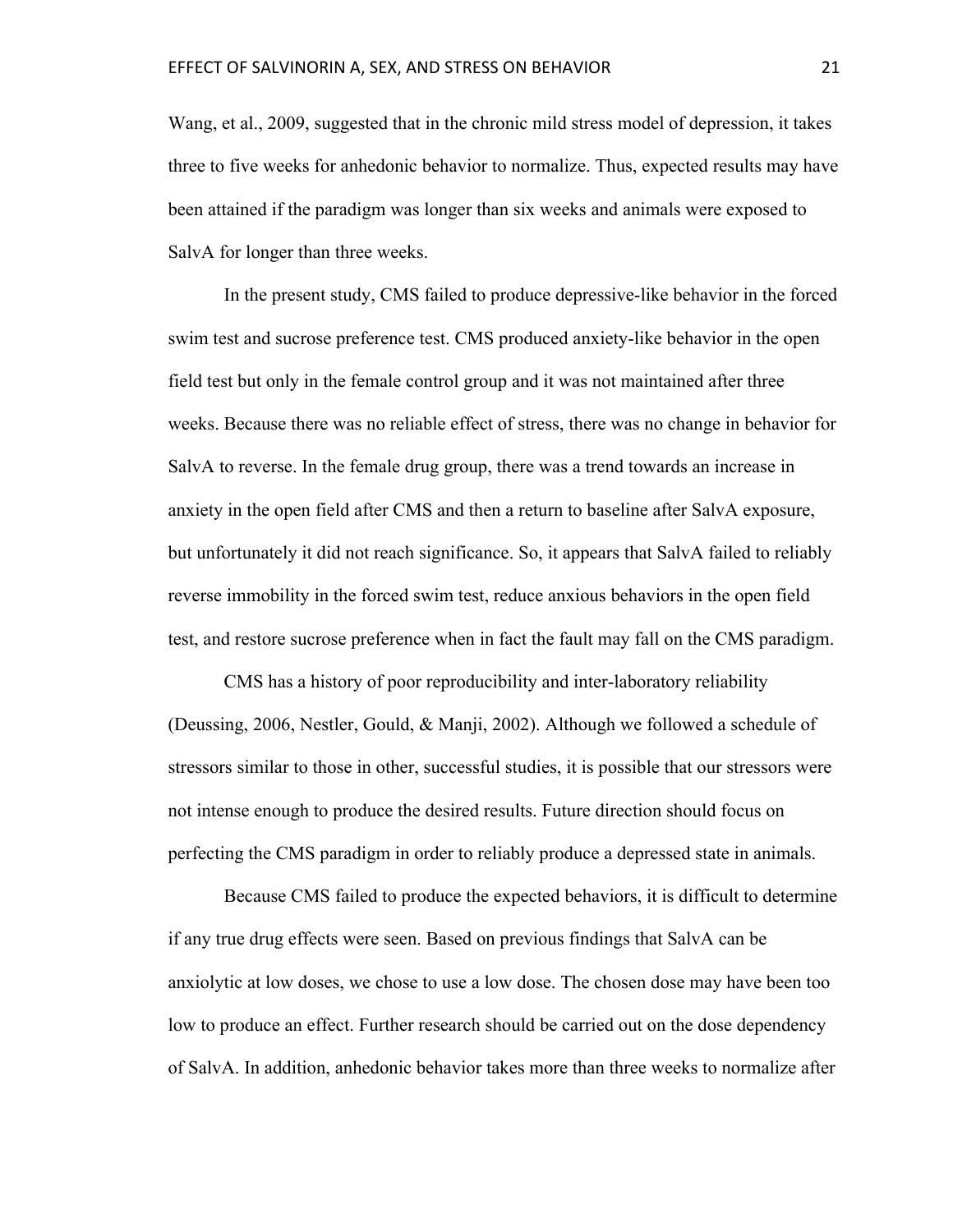introduction of an antidepressant agent. Therefore, extending the paradigm past six weeks would give increased exposure to the drug and may increase the chance of more significant drug effects.

The effects of SalvA on behavior in animal models has been hotly debated. In this case, and specifically for the male drug group, the data seemed to coincide with other labs that found SalvA to be pro-depressive and anxiogenic. Future research should continue to examine the complex nature of SalvA and the kappa opioid system as a whole in relation to stress, depression, anxiety. It is also necessary to better understand the intricate relationship between sex differences and behavior in the chronic mild stress paradigm. The critique of the validity of the forced swim and sucrose preference test combined with issues surrounding reproducibility of the chronic mild stress paradigm highlight the need to further explore which paradigms are most successful at inducing and measuring depressive- and anxiety-like behavior in animal models.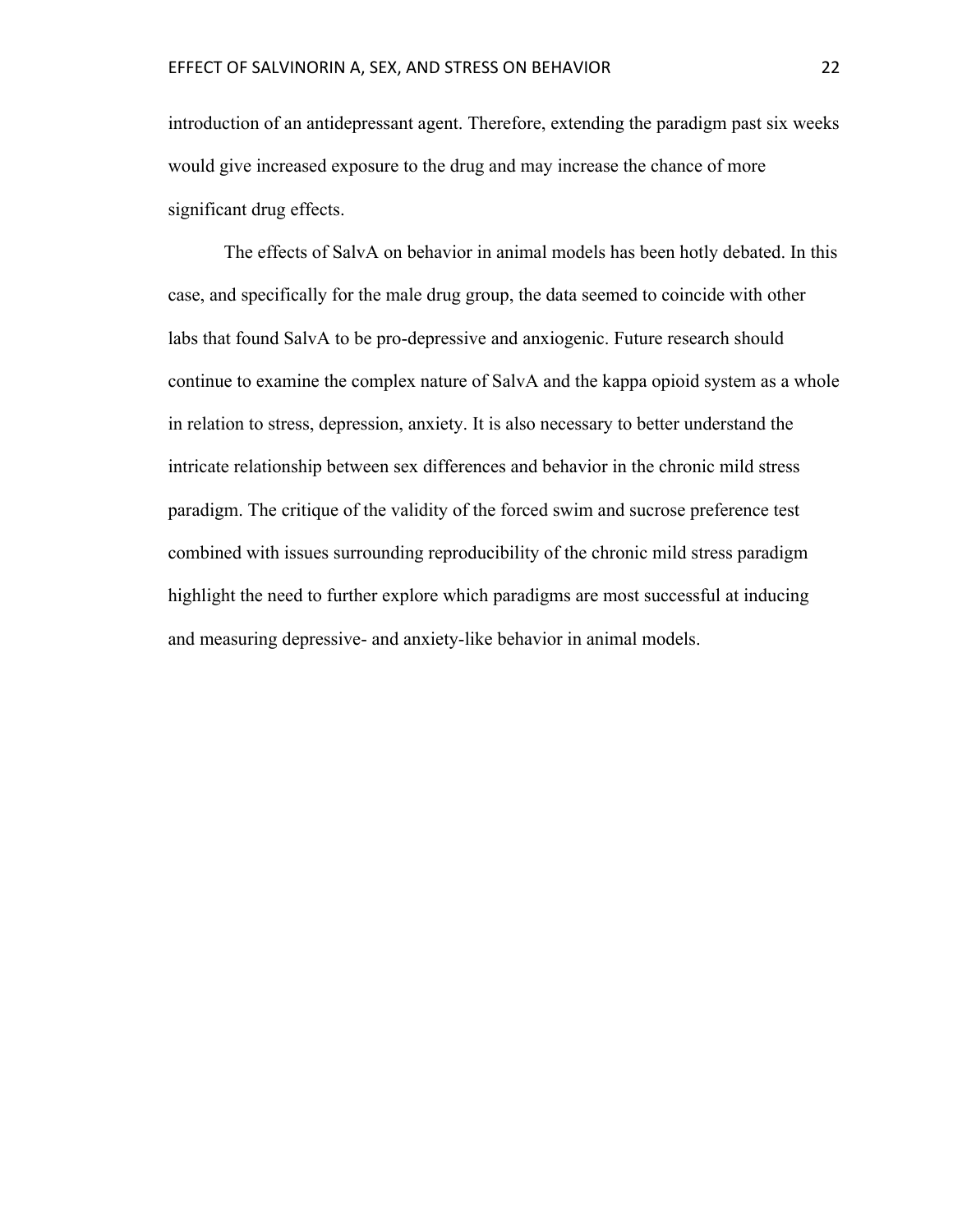#### **References**

- Alonso, S., Castellano, M., Afonso, D., & Rodriguez, M. (1991). Sex differences in behavioral despair: Relationships between behavioral despair and open field activity. Physiology & Behavior, 49(1), 69–72. doi: 10.1016/0031- 9384(91)90232-d
- Al-Hasani, R., Mccall, J. G., Shin, G., Gomez, A. M., Schmitz, G. P., Bernardi, J. M., … Bruchas, M. R. (2015). Distinct Subpopulations of Nucleus Accumbens Dynorphin Neurons Drive Aversion and Reward. Neuron, 87(5), 1063–1077. doi: 10.1016/j.neuron.2015.08.019
- Baggott, M. J., E. Erowid, F. Erowid, G. P. Galloway and J. Mendelson (2010). Use patterns and self reported effects of Salvia divinorum: an internet-based survey. Drug & Alcohol Dependence 111(3): 250-256.
- Braida, D., Limonta, V., Capurro, V., Fadda, P., Rubino, T., Mascia, P., … Sala, M. (2007). Involvement of κ-Opioid and Endocannabinoid System on Salvinorin A-Induced Reward. Biological Psychiatry, 63(3), 286–292. doi: 10.1016/j.biopsych.2007.07.020
- Braida, D., Capurro, V., Zani, A., Rubino, T., Viganò, D., Parolaro, D., & Sala, M. (2009). Potential anxiolytic- and antidepressant-like effects of salvinorin A, the main active ingredient of Salvia divinorum, in rodents. British journal of pharmacology, 157(5), 844–853. doi:10.1111/j.1476-5381.2009.00230.x
- Bruchas, M., Land, B., & Chavkin, C. (2010). The dynorphin/kappa opioid system as a modulator of stress-induced and pro-addictive behaviors. Brain Research, 1314, 44–55. doi: 10.1016/j.brainres.2009.08.062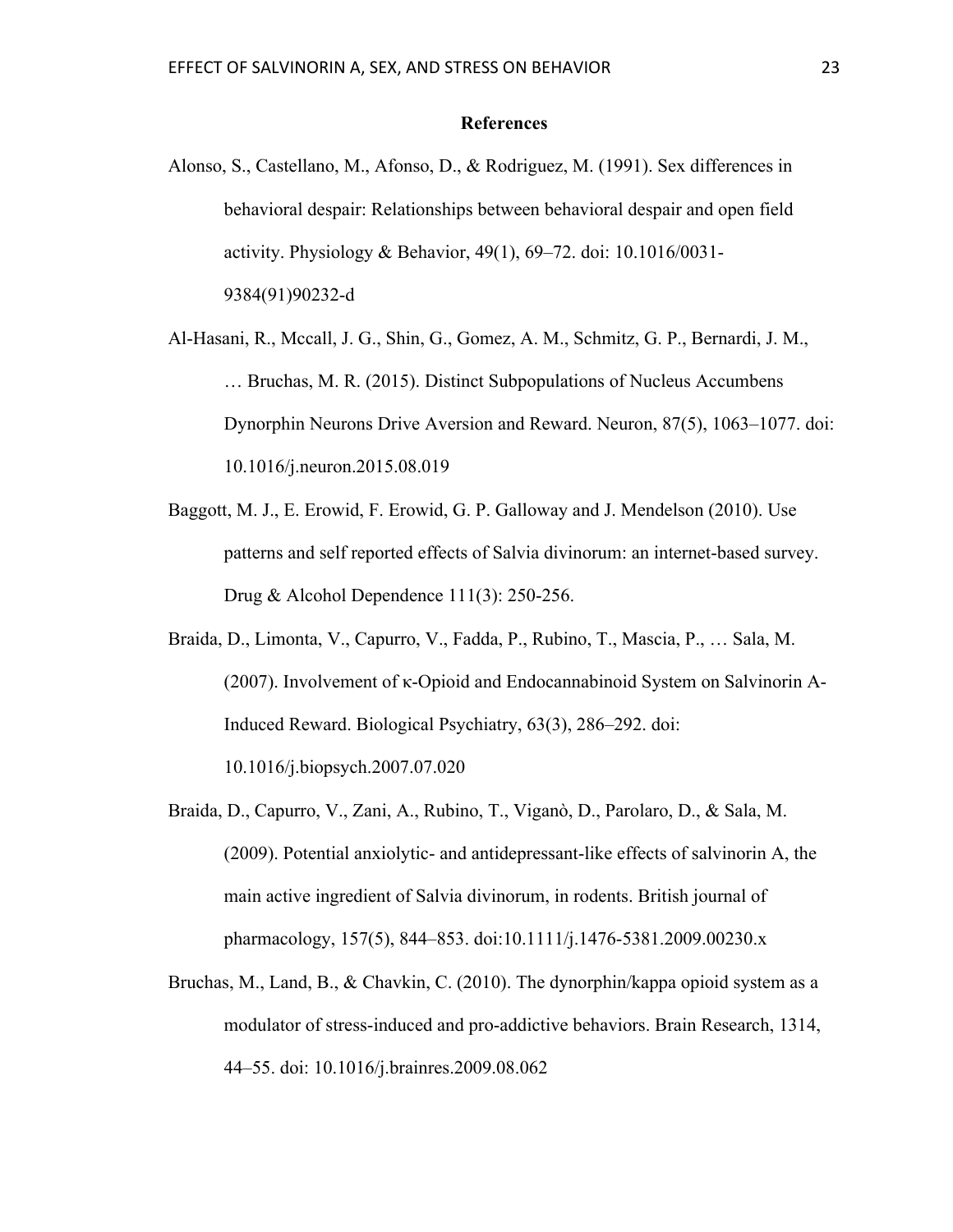- Bockstaele, E. V., Reyes, B., & Valentino, R. (2010). The locus coeruleus: A key nucleus where stress and opioids intersect to mediate vulnerability to opiate abuse. Brain Research, 1314, 162–174. doi: 10.1016/j.brainres.2009.09.036
- Bogdanova, O. V., Kanekar, S., D'Anci, K. E., and Renshaw, P. F. (2013) Factors influencing behavior in the forced swim test. Physiology & Behavior 118, 227- 239 10.1016/j.physbeh.2013.05.012
- Bowman, R. E., Ferguson, D., and Luine, V. N. (2002) Effects of chronic restraint stress and estradiol on open field activity, spatial memory, and monoaminergic neurotransmitters in ovariectomized rats. Neuroscience 113, 401-410 41
- Chartoff, E. H., & Mavrikaki, M. (2015). Sex Differences in Kappa Opioid Receptor Function and Their Potential Impact on Addiction. Frontiers in Neuroscience, 9. doi: 10.3389/fnins.2015.00466
- Conway, S. M., Puttick, D., Russell, S., Potter, D., Roitman, M. F., & Chartoff, E. H. (2019). Females are less sensitive than males to the motivational- and dopaminesuppressing effects of kappa opioid receptor activation. Neuropharmacology, 146, 231–241. doi: 10.1016/j.neuropharm.2018.12.002
- Dalla, C., Antoniou, K., Drossopoulou, G., Xagoraris, M., Kokras, N., Sfikakis, A., & Papadopoulou-Daifoti, Z. (2005). Chronic mild stress impact: Are females more vulnerable? Neuroscience, 135(3), 703–714. doi:

10.1016/j.neuroscience.2005.06.068

Dalla, C., Antoniou, K., Kokras, N., Drossopoulou, G., Papathanasiou, G., Bekris, S., … Papadopoulou-Daifoti, Z. (2008). Sex differences in the effects of two stress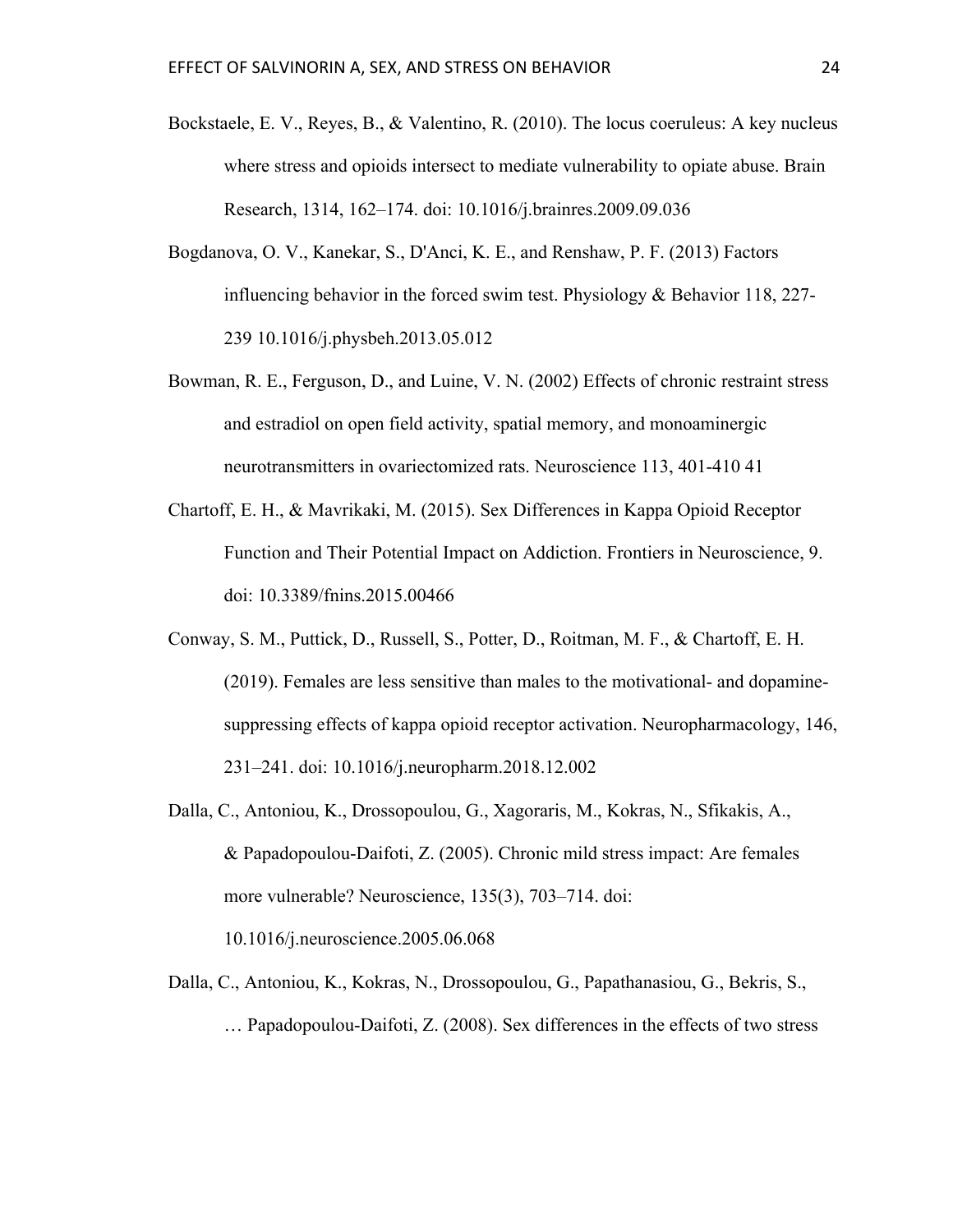paradigms on dopaminergic neurotransmission. Physiology & Behavior, 93(3), 595–605. doi: 10.1016/j.physbeh.2007.10.020

- Deussing, J. M. (2006). Animal models of depression. Drug Discovery Today: Disease Models, 3(4), 375–383. doi: 10.1016/j.ddmod.2006.11.003
- Dogra, S., Kumar, A., Umrao, D., Sahasrabuddhe, A. A., & Yadav, P. N. (2016). Chronic Kappa opioid receptor activation modulates NR2B: Implication in treatment resistant depression. Scientific Reports, 6(1). doi: 10.1038/srep33401
- Donzanti, B. A., Althaus, J. S., Payson, M. M., & Von Voigtlander, P. F. (1992). Kappa agonist-induced reduction in dopamine release: site of action and tolerance. Research Communications in Chemical Pathology and Pharmacology, 2(78), 193–210.
- Ebner, S. R., Roitman, M. F., Potter, D. N., Rachlin, A. B., & Chartoff, E. H. (2010). Depressive-like effects of the kappa opioid receptor agonist salvinorin A are associated with decreased phasic dopamine release in the nucleus accumbens. Psychopharmacology, 210(2), 241–252. doi: 10.1007/s00213-010- 1836-5
- Freeman, K. B., Naylor, J. E., Prisinzano, T. E., and Woolverton, W.L. (2014) Assessment of the kappa opioid agonist, salvinorin A, as a punisher of drug selfadministration in monkeys. Psychopharmacology (Berl) 231, 2751-2758 10.1007/s00213-014-3436-2 4.
- Harden, M. T., Smith, S. E., Niehoff, J. A., Mccurdy, C. R., & Taylor, G. T. (2012). Antidepressive effects of the κ-opioid receptor agonist salvinorin A in a rat model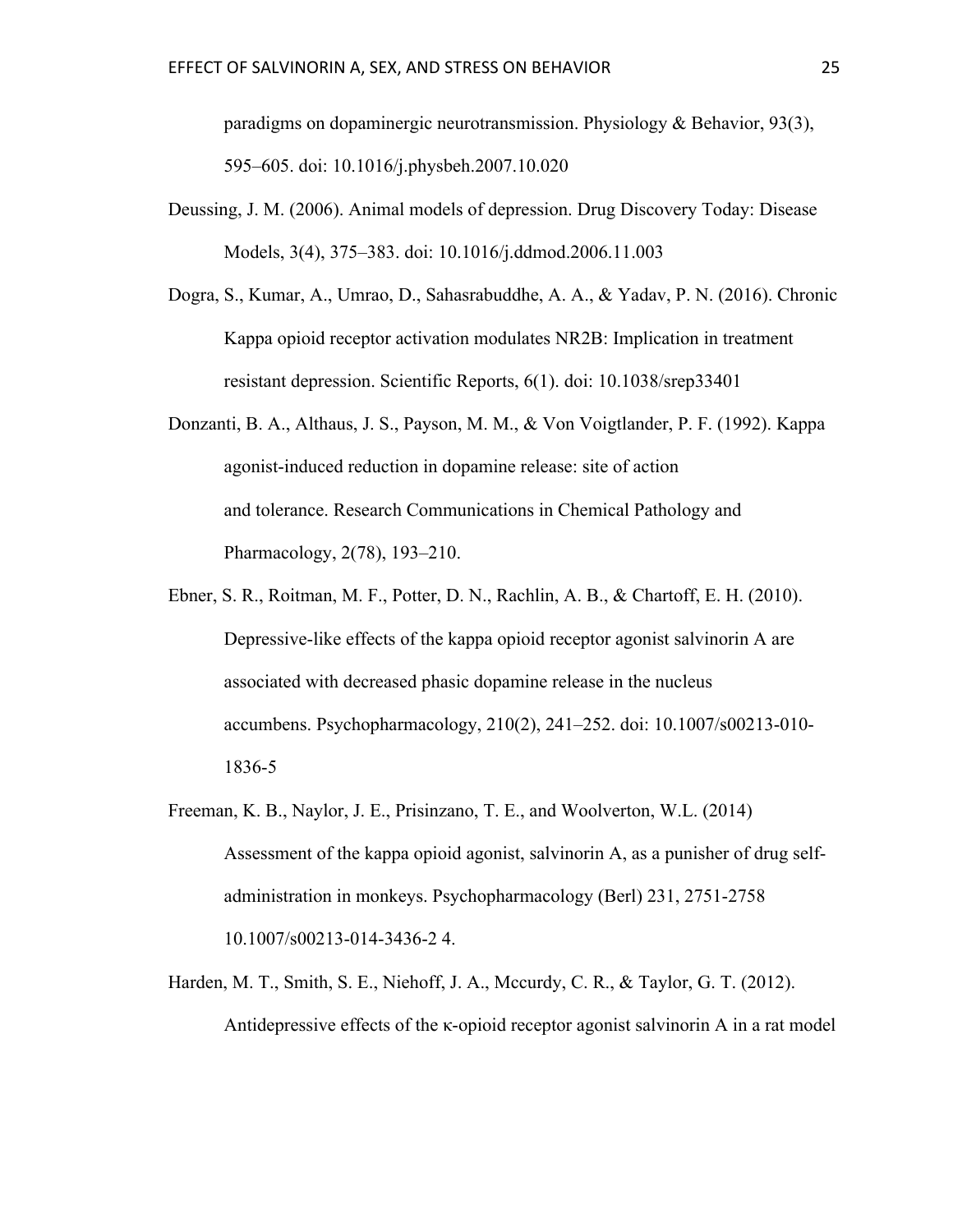of anhedonia. Behavioural Pharmacology, 23(7), 710–715. doi:

10.1097/fbp.0b013e3283586189

- Herman, J. P. (2013). Neural control of chronic stress adaptation. Frontiers in Behavioral Neuroscience, 7. doi: 10.3389/fnbeh.2013.00061Horst,
- G. J. T., Wichmann, R., Gerrits, M., Westenbroek, C., & Lin, Y. (2009). Sex differences in stress responses: Focus on ovarian hormones. Physiology & Behavior,  $97(2)$ , 239–249. doi: 10.1016/j.physbeh.2009.02.036
- Kivell, B., Uzelac, Z., Sundaramurthy, S., Rajamanickam, J., Ewald, A., Chefer, V., … Shippenberg, T. S. (2014). Salvinorin A regulates dopamine transporter function via a kappa opioid receptor and ERK1/2-dependent mechanism. Neuropharmacology, 86, 228– 240. doi: 10.1016/j.neuropharm.2014.07.016
- Kloet, E. R. De, and M. L. Molendijk. "Coping with the Forced Swim Stressor: Towards Understanding an Adaptive Mechanism." Neural Plasticity, vol. 2016, 2016, pp. 1–13., doi:10.1155/2016/6503162.
- Padilla, E., Barrett, D., Shumake, J., & Gonzalez-Lima, F. (2009). Strain, sex, and openfield behavior: Factors underlying the genetic susceptibility to helplessness. Behavioural Brain Research, 201(2), 257–264. doi: 10.1016/j.bbr.2009.02.019
- Prendergast, B. J., Onishi, K. G., & Zucker, I. (2014). Female mice liberated for inclusion in neuroscience and biomedical research. Neuroscience & Biobehavioral Reviews, 40, 1–5. doi: 10.1016/j.neubiorev.2014.01.001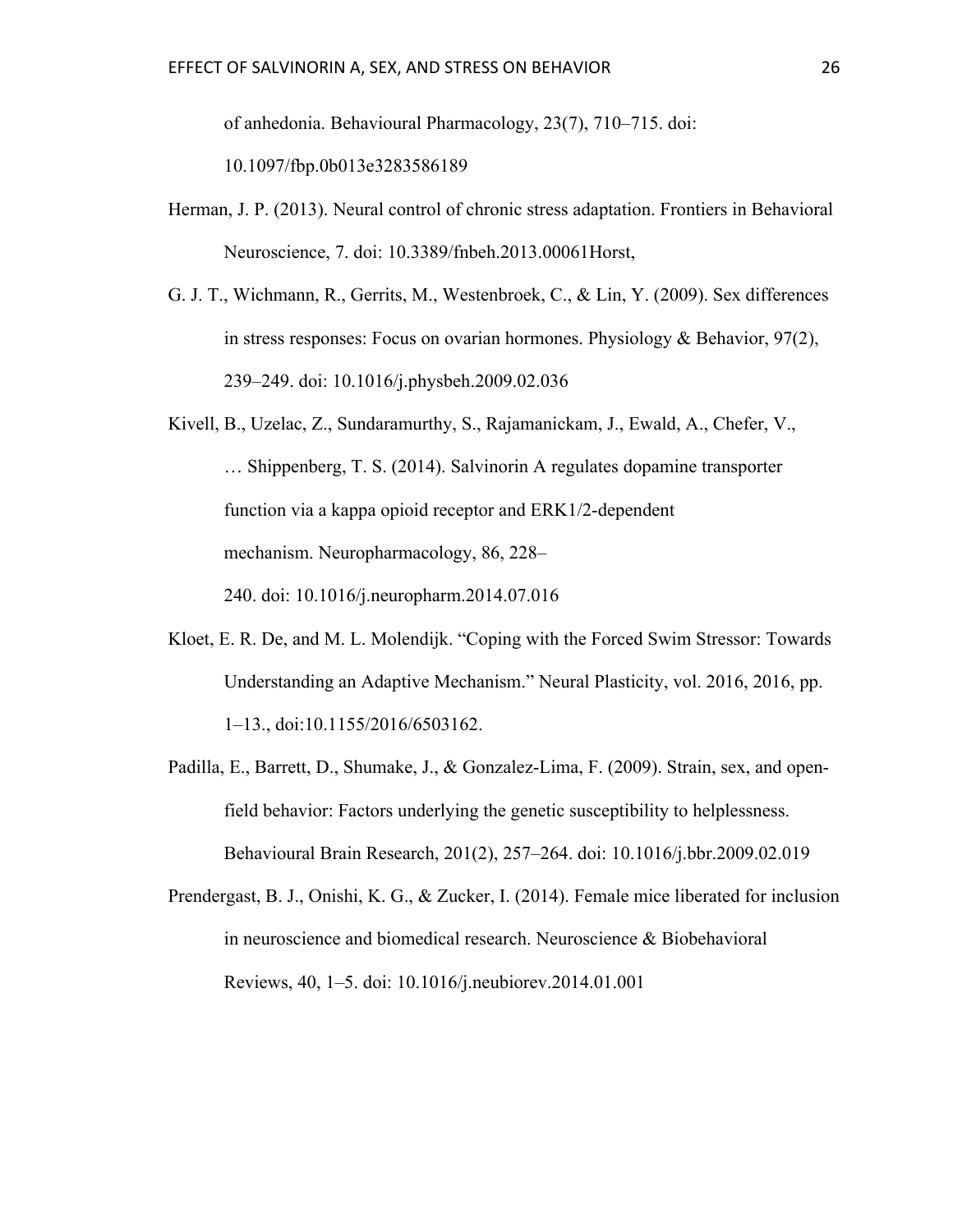- Margolis, E. B., Hjelmstad, G. O., Bonci, A., & Fields, H. L. (2003). κ-Opioid Agonists Directly Inhibit Midbrain Dopaminergic Neurons. The Journal of Neuroscience, 23(31), 9981–9986. doi: 10.1523/jneurosci.23-31-09981.2003
- Nestler, E. J., Gould, E., & Manji, H. (2002). Preclinical models: status of basic research in depression. Biological Psychiatry, 52(6), 503–528. doi: 10.1016/s0006- 3223(02)01405-1
- Peña, C. J. (2017). D1 and D2 Type Medium Spiny Neuron Contributions to Depression. Biological Psychiatry, 81(8), 636–638. doi: 10.1016/j.biopsych.2017.02.010
- Privette, T. H., & Terrian, D. M. (1995). Kappa opioid agonists produce anxiolytic-like behavior on the elevated plus-maze. Psychopharmacology, 118(4), 444–450. doi: 10.1007/bf02245945
- Russell, S. E., Rachlin, A. B., Smith, K. L., Muschamp, J., Berry, L., Zhao, Z., & Chartoff, E. H. (2014). Sex Differences in Sensitivity to the Depressivelike Effects of the Kappa Opioid Receptor Agonist U-50488 in Rats. Biological Psychiatry, 76(3), 213–222. doi: 10.1016/j.biopsych.2013.07.042
- Taylor, G. T., Cabrera, O., & Hoffman, J. (2014). The Neuroendocrinology of Anhedonia. *Anhedonia: A Comprehensive Handbook Volume I*, 209–243. doi: 10.1007/978-94-017-8591-4\_10
- Ukai, M., Suzuki, M., & Mamiya, T. (2002). Effects of U-50,488H, a κ-opioid receptor agonist, on the learned helplessness model of depression in mice. Journal of Neural Transmission, 109(9), 1221–1225. doi: 10.1007/s00702-002-0764-x
- Walker, Q. D., Rooney, M. B., Wightman, R. M., and Kuhn, C. M. (2000). Dopamine release and uptake are greater in female than male rat striatum as measured by fast